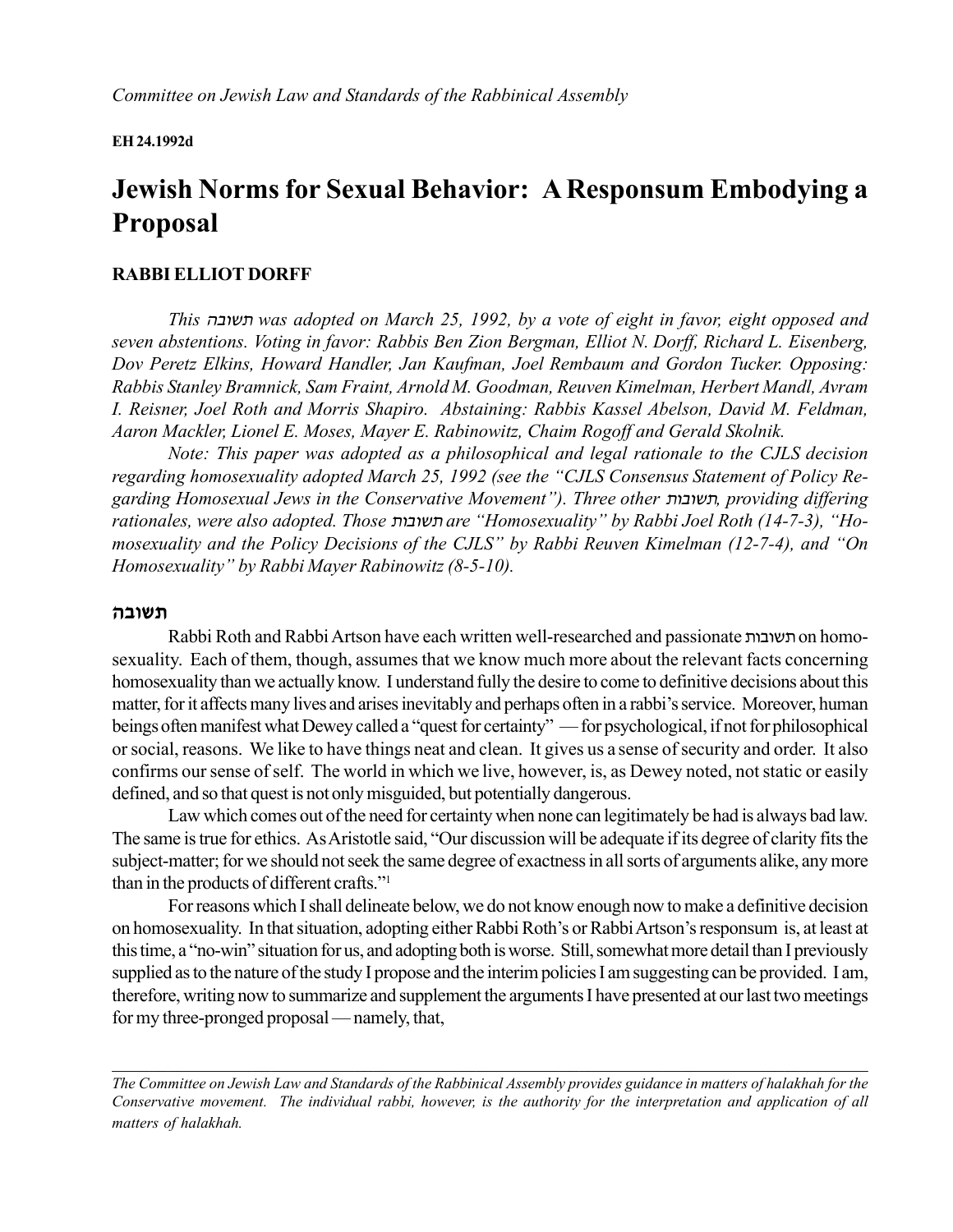(1) We, as the Committee on Jewish Law and Standards, affirm the 1990 Rabbinical Assembly resolution on gay and lesbian Jews and the similar 1991 resolution of the United Synagogue of Conservative Judaism<sup>2</sup>

(2) We ask the President of the Rabbinical Assembly, the Chancellor of the Jewish Theological Seminary of America, and the President of the United Synagogue of Conservative Judaism — the three leaders whose appointments we bear — to constitute a commission which would spearhead a Movement-wide study of both heterosexual and homosexual norms. The study should examine all relevant halakhic precedents, guided by responsa already submitted to the Law Committee and any other material written for it; solicit germane expert scientific testimony; investigate pertinent sociological realities; and address the theological and moral issues involved in these issues as it seeks to make a judgment as to good social policies for the Conservative Movement on sexuality. The commission should include rabbinic and lay members, men and women, heterosexuals and homosexuals, and a cross-section of ages. The educational arms of the Movement should be engaged in creating appropriate educational materials and programs on these issues for teenagers and adults as part of the process of this Movement-wide study. The commission should be asked to report its findings to the three leaders who constituted it and to the Committee on Jewish Law and Standards as soon as possible, but hopefully no later than three years from the adoption of this proposal.

(3) In the meantime, as according to our usual procedures, the status quo norms will remain in effect. Specifically,

(a) We will not perform commitment ceremonies for gays or lesbians.

(b) We will not knowingly admit avowed homosexuals to our rabbinical or cantorial schools or to the Rabbinical Assembly or the Cantors' Assembly. At the same time, we will not instigate witch hunts against those who are already members or students.

(c) Whether homosexuals may function as teachers or youth leaders in our congregations and schools will be left to the rabbi authorized to make halakhic decisions for a given institution within the Conservative Movement. Presumably, in this as in all other matters, the rabbi will make such decisions taking into account the sensitivities of the people of his or her particular congregation or school. The rabbi's own reading of Jewish law on these issues, informed by the responsa written for the Committee on Jewish Law and Standards to date, will also be a determinative factor in these decisions.

(d) Similarly, the rabbi of each Conservative institution, in consultation with its lay leaders, will be entrusted to formulate policies regarding the eligibility of homosexuals for honors within worship and for lay leadership positions.

(e) In any case, in accordance with the Rabbinical Assembly and United Synagogue resolutions we are hereby affirming, gays and lesbians are welcome in our congregations, youth groups, camps, and schools, and appropriate steps must be taken to insure that this welcome is not empty rhetoric.

I make this proposal for three reasons. First, on the merits of the case, I do not agree with either Rabbi Roth's or Rabbi Artson's reading of the Jewish tradition on this issue for reasons which I shall explain below. Second, even if I did concur with either of them, I do not think that the Conservative Movement is ready for either one of the two תשובות before us —again, for reasons which I shall explain below. Finally, third, I do think that this is a golden opportunity for the Conservative Movement to study something together and to say something important about how Judaism should affect a significantarea of our lives in contemporary times, and it would be a terrible shame if this openingwere lost.

# **The Impact of Historical Consciousness on Legal Method**

First, then, to the merits of the case. Rabbi Roth asks us to see gay sex<sup>3</sup> as a תועבה. He reads the texts of our tradition in a highly formalistic way. As evidenced byhis book on halakhic process, that kind of reading pervades his philosophy of Jewish lawgenerally. His formalism is not of the most extreme sort, for he does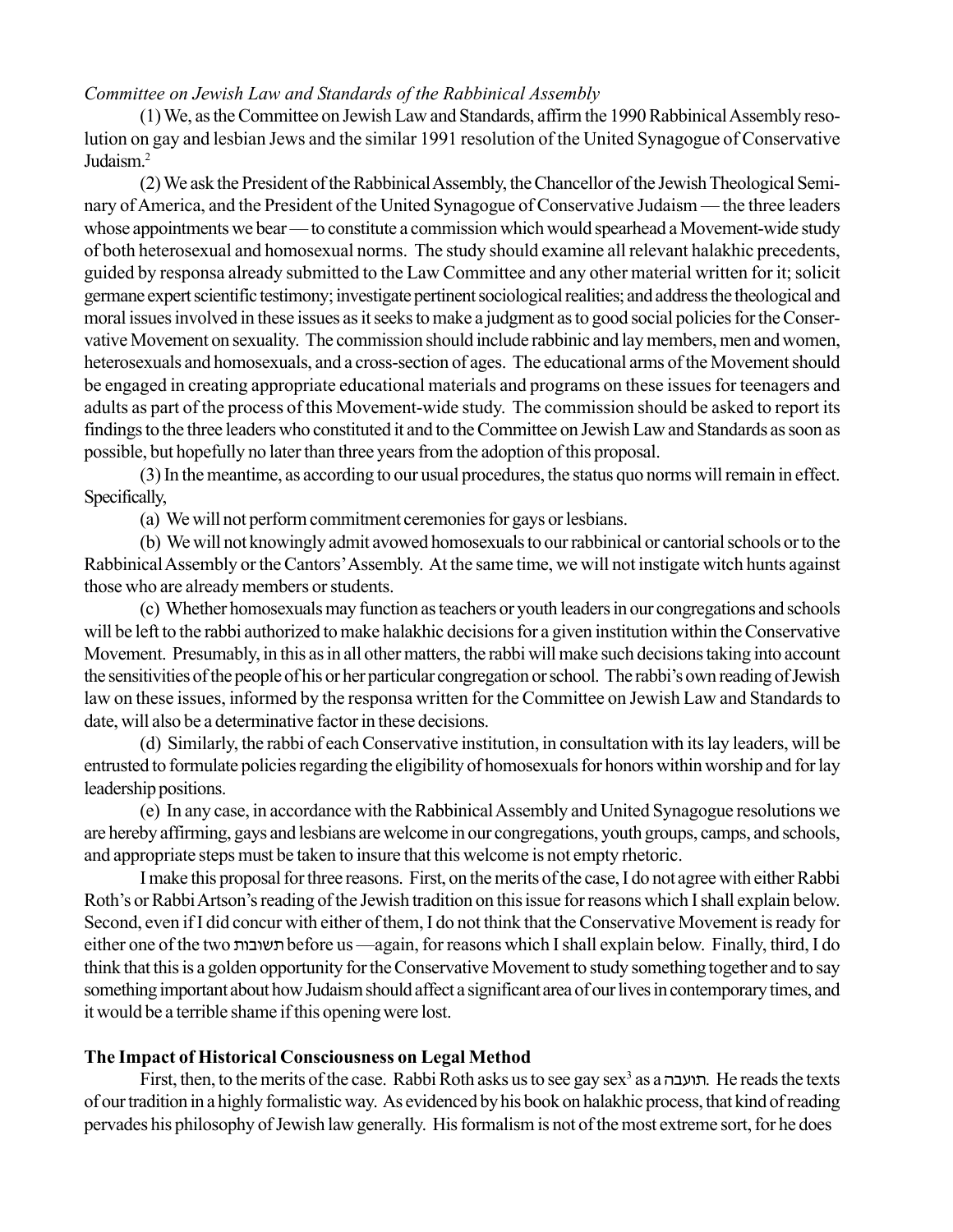acknowledge "extra-legal" factors as potential sources for influencing decisions. Nevertheless, his view is formalistic in that the legal process is seen as logical deduction from previoustexts of the law. Even in his modified brand of formalism, a very heavy burden of proofmust be borne in order to invoke any non-textual factor to alter what the decisor takes to be the meaning of the texts because authority ultimately rests in them.

Rabbi Roth's responsum heavily depends upon his method. Since Leviticus calls homosexuality an abomination (תועבה), the responsum begins with an analysis of what that means. There is no problem in this; indeed, other methods might begin the sameway. Where other methods would differ from his, however, is in what comes next. The text, for Rabbi Roth, is so powerful a determinant of the outcome of the law that even interpretations as to *why* the text calls gay sex an abomination cannot be used tochallenge the law. Indeed, he tells us that if any or all of the interpretations are "found wanting"—that is, if they do not convince us to maintain the law as stated in the text — "that proves only that the interpretations are inadequate, not that homosexuality is not תועבה according to the Torah."<sup>4</sup>

Of course, the Torah does call a man's "lying with a man as one would lie with a woman" an abomination, and so in the exclusively textual sense he is obviously correct; the text says what he says it does. The issue, though, is not that, but whether we rabbisshould now determine the law in line with that text or not, and it is *that* decision which Rabbi Roth wants to determine on strictly textual grounds. If interpretations of the rationales of the text cannot count for Rabbi Roth against the text itself, factorscompletely outside the text (like historical context, science, morality, theology) have inhis method an even more tenuous hold on the law. They do have some bearing on the law, and in this Rabbi Roth's formalism is of a modified sort. In his terminology, however, such factors are "extra-legal" — outside the law — precisely because he identifies the law with the texts in the first place. Given that assumption, such "extra-legal" factors must understandably have truly overwhelming force to justify anychange in the law. It is not surprising, then, that Rabbi Roth concludes thus: ìWe have found that none of these [scientific] theories, even if assumed to be absolutely correctwith no hint of תפק [doubt], negates the applicability of the reasons for which homosexuality is called תועבה [abomination]<sup>75</sup> — let alone, as Rabbi Roth's specific

rulings on homosexuality make clear, the ultimate judgment that it is an abomination.

I think that formalism, even of this modified type, is an erroneous way to understand any legal system, certainly one which has undergone all of the historical vicissitudes of Jewish law. One simply cannot pretend that the texts of our tradition existed in some pristine metaphysical realm in which the only issue was the logical relationships tying one to another. As Supreme Court Justice and legal philosopher Oliver Wendall Holmes, Jr., noted almost a century ago, proper legal reasoning is not simply a matter of deductive reasoning from previous texts. It is not a form of mathematics, where one must worry exclusively about doing one's sums correctly; it requires attention to historical context and conscious recognition of the moral judgments each judicial decision involves:

I once heard a very eminent judge say that he never let a decision go until he was absolutely sure that it was right. So judicial dissent often is blamed, as if it meant simply that one side or the other were not doing their sums right, and, if they would take more trouble, agreement inevitably would come.

This mode of thinking is entirely natural. The training of lawyers is a training in logic. The processes of analogy, discrimination, and deduction are those in which they are most at home. The language of judicial decision is mainly the language of logic. And the logical method and form flatter that longing for certainty and for repose which is in every human mind.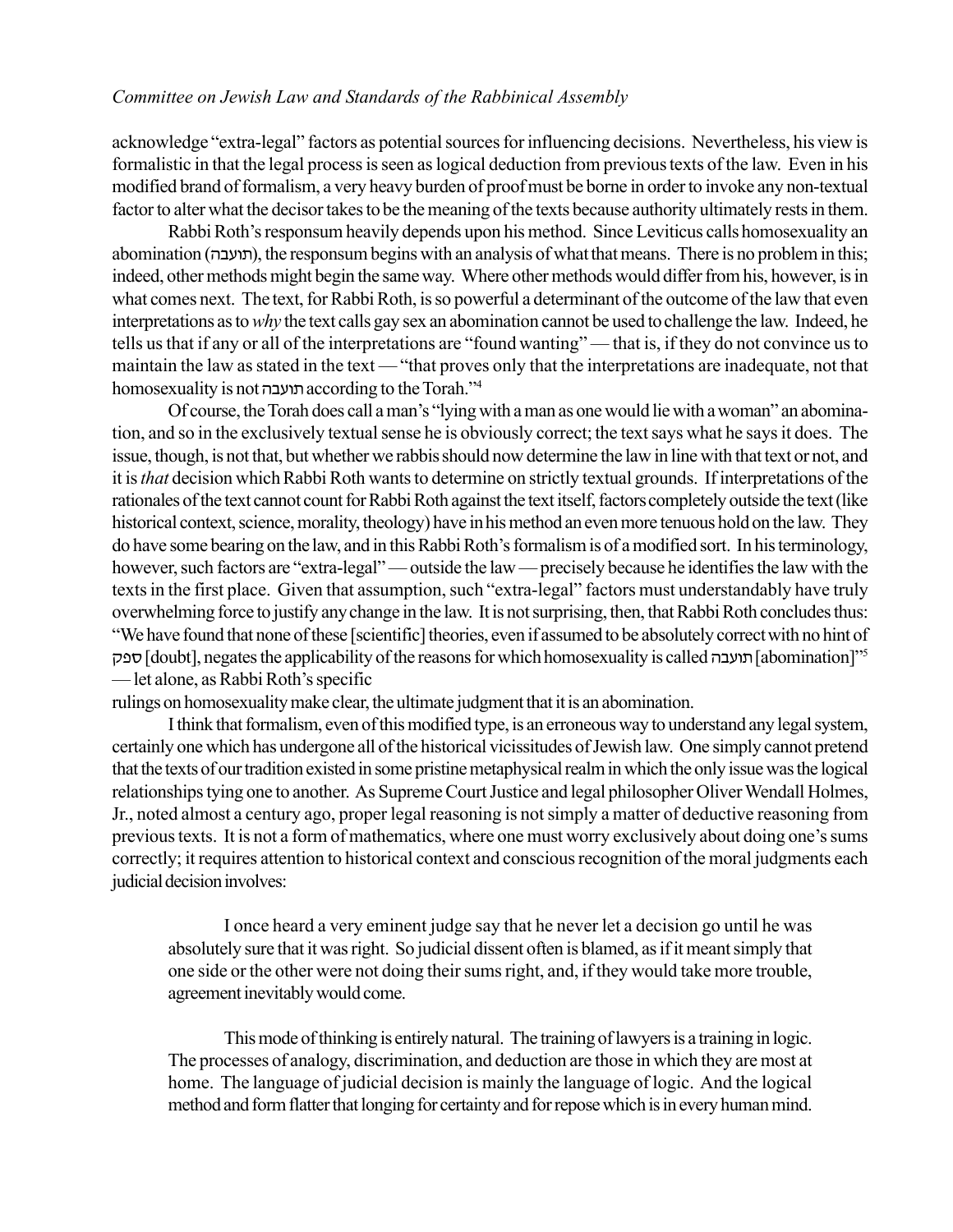But certainty generally is illusion, and repose is not the destiny of man. Behind the logical form lies a judgment as to the relative worth and importance of competing legislative grounds, often an inarticulate and unconscious judgment it is true, and yet the very root and nerve of the whole proceeding. You can give any conclusion a logical form. You always can imply a condition in a contract. But why do you imply it? It is because of some belief as to the practice of the community or of a class, or because of some opinion as to policy, or, in short, because of some attitude of yours upon a matter not capable of exact quantitative measurement, and therefore of founding exact logical conclusions. Such matters really are battle grounds where the means do not exist for determinations that shall be good for all time, and where the decision can do no more than embody the preference of a given body in a given time and place.<sup>6</sup>

If the historical method, to which we are committed as the Conservative Movement, means anything, it requires us to consider the historical realities behind the relevant texts on any given issue and to apply them with as clear a vision of their historical context as we can muster. We then must compare that context to our own to see if the same norms should apply.

The historical method also, as Holmes rightly states, requires us to recognize that the way in which we choose to interpret and apply received texts depends on an antecedent moral judgment which we make. Historical awareness affects not only our understanding of the past, but of the present and future as well. One who has such awareness must acknowledge that jurists choose *which* of many possible texts to interpret and which to ignore, and they choose *how* to interpret and apply the texts they have selected to examine. In making that choice, their moral convictions inevitably, and often consciously, play an important role, in some cases even a determinative one.

In a religious legal system like Jewish law, concepts of God, humanity, and nature must also affect the jurist's decisions, for in articulating what Jews believe *is* the case, such beliefs set the ideational framework for determining what *ought to be*. In other words, as I see it, moral, theological, social, and historical factors are all part and parcel of the law along with the texts which try to keep up in articulating the law's ongoing development. Consequently, these extra-textual (but not extra-legal) factors can and should have a strong affect on the law without meeting nearly as heavy a burden as Rabbi Roth's methodology would impose.

In theological terms, then, we must *now* determine what we think God *now* wants of us. In making that decision, traditional texts, definitely do play an important role, for they link us to our ancestors and to our heritage, they articulate our tradition's understanding of God, humanity, and the world, and they specify the practices by which Jews have acted on their conceptions throughout history. Moreover, in contrast to Reform positions, we believe that a burden of proof must be borne to deviate from established law — whether that is expressed in the texts of our tradition, in its underlying values and concepts, or in the practices of the observant Jewish community — and we must make such decisions as a community, not as individuals. In the process of our deliberations, however, citing texts is not sufficient and not necessarily the most cogent kind of proof, for we must evaluate traditional texts in light of all that we believe and know. Not for naught did the Talmud warn the judge in every generation to judge "according to what he sees with his own eyes." $7$ 

# **The Critical Factor: The Lack of Choice**

Rabbi Roth's legal formalism is bad enough intellectually, but here the results of that method lead him — and, I fear, too many of us — to unbelievably cruel results. All who know Rabbi Roth, myself certainly included, know that he is anything but a cruel man. His method of interpreting Jewish law, however, has led him, in this instance, to results which are unquestionably cruel. Since the vast majority of psychological litera-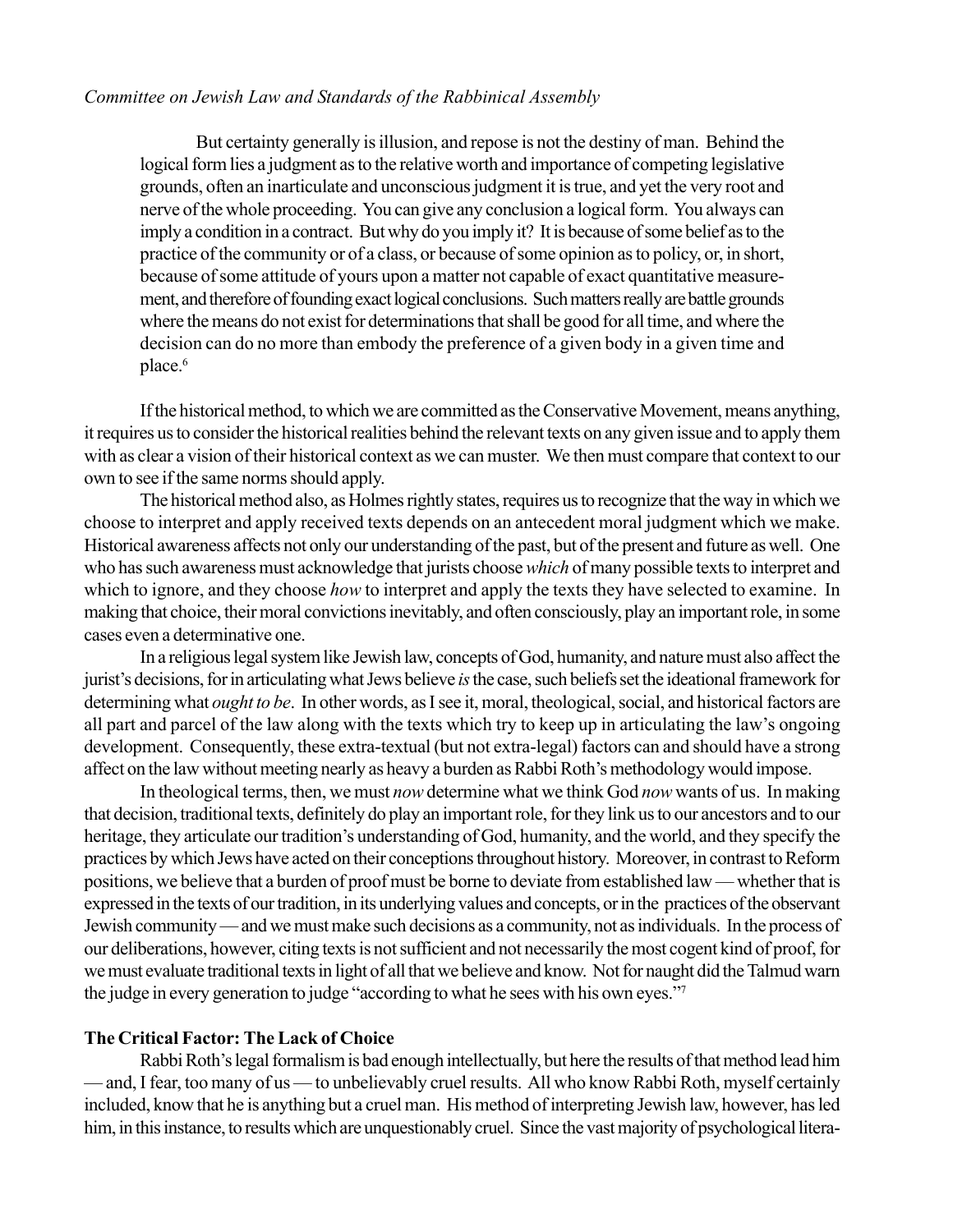ture on the subject attests, as Rabbi Roth admits himself, that psychological techniques are incapable of changing a homosexual person into a heterosexual one, Rabbi Roth is effectively — indeed, explicitly — asking gays and lesbians to refrain from sexual expression all their lives. That result is downright cruel.

Moreover, it is not halakhically necessary and not ultimately Jewish. On the latter point, I, for one, cannot believe that the God who created us all created ten percent of us to have sexual drives which cannot be legally expressed under any circumstances. That is simply mind-boggling — and, frankly, un-Jewish. Jewish sources see human beings as having conflicting urges which can be controlled and directed by obedience to the wise laws of the Torah; it is Christian to see human beings as endowed with urges which should ideally be forever suppressed. It makes of God a cruel director in this drama we call life, and our tradition knew better. It called God not only merciful, but good. God's law, then, must surely be interpreted to take those root beliefs of our tradition into account.8

In the case at hand, the simple fact is that all of the organizations of our time which embody relevant expertise on these issues have officially said that homosexuality is not a sickness and that, in any case, it is not reversible.<sup>9</sup> Of course there are individual psychologists or psychiatrists who hold some other view, but to cite them, as Rabbis Roth and Norman Lamm do, is to choose what are by now isolated opinions in the world of psychology to buttress their weak scientific case. It is just like quoting some of our Conservative rabbinic colleagues who think that we should accept patrilineal descent and then pretending that that is the policy of the Conservative Movement. Like it or not, the clear evidence of the psychological community — clearer now than when they took their respective actions in the mid-1970s  $-$  is that homosexuality is not an illness and that it is not reversible.

That, for me, is the critical factor which must lead us to rethink our position on this whole issue halakhically. I am impressed by the massive historical data which Rabbi Artson has brought to our attention about the nature of homosexuality in the past, and it may be, as he contends, that cultic, promiscuous, or abusive homosexual relations are the only ones our ancestors could possibly have meant to condemn since those are the only kinds they knew. We all, though, have read Jewish texts on this issue for so long to prohibit all forms of homosexuality that it is jolting to read them in his way. For me, the jury is not yet in on the issue, especially given two texts: the one in the Sifra<sup>10</sup> which describes the marriages of men to each other or women to each other as one of the practices of the Egyptians and the Canaanites; and the one in the Talmud,11 which, at least as Rashi understands it, praises non-Jews for at least not writing marriage contracts for people of the same gender who were having sex together, presumably in an ongoing and stable relationship.

What *is* clear, though, is that all the traditional Jewish texts assume that homosexuality is a violation of the law because the homosexual could *choose* to be heterosexual. That, we have found, is definitely *not* the case. Three new studies raise the possibility that homosexuality is genetically and/or neurologically determined ó or, at least, that genetic and neurological factors over which the person has no control are major factors in making him or her homosexual.12

These, however, are only preliminary results. Moreover, even if we assume that these studies are correct, one can, at least at this point, raise "the chicken and the egg problem" $-$ i.e., do these physical factors, which are different in homosexuals, cause homosexuality, or is it homosexual behavior which engenders these physical features of a person? Further research may someday soon resolve these questions.

What is therefore more cogent for me now is the testimony of gays and lesbians themselves. Constitutional gays and lesbians — that is, those who cannot meet their physical and emotional needs in heterosexual romantic relationships (i.e., those in category six and many of those in category five of Kinsey's delineation) attest that being gay is not something they chose. In fact, because of the widespread discrimination against gays and lesbians in our society, such people usually denied their homosexual orientation for many years and actively tried to fight off their homosexual tendencies.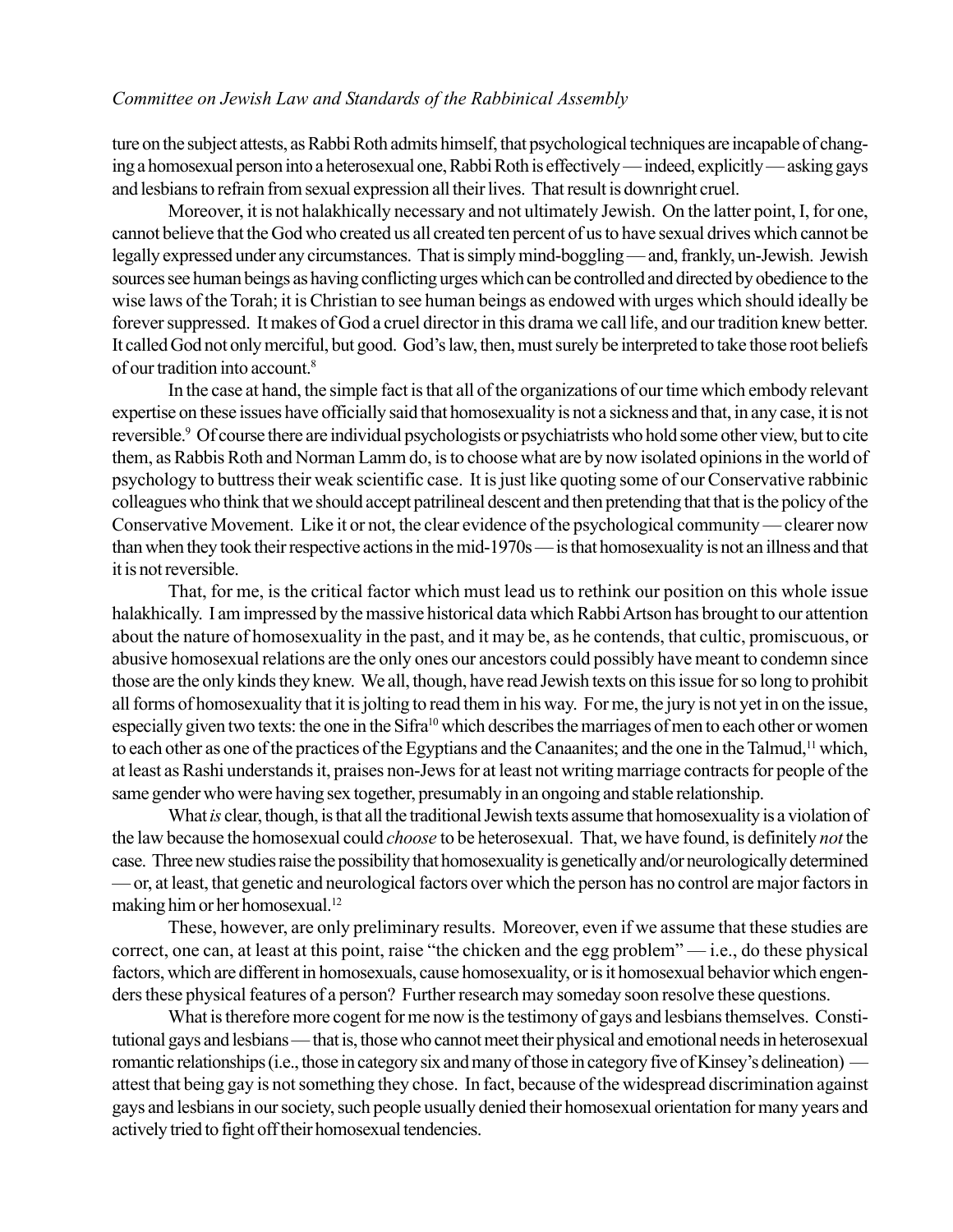Jewish law takes such evidence very seriously. Although homosexuality is not an illness, according to all of the relevant professional organizations, it is a feature of a person which that person is likely to know better than anyone else. In that sense, it is akin (although *not* equivalent) to the circumstances under which Jewish law recognizes a patient's need for food on Yom Kippur: "Wherever the person says, 'I need it,' even if a hundred [physicians] say that he does not need it, we listen to him, as Scripture says, 'The heart knows its own bitterness."<sup>13</sup> Thus even if the compulsion is culturally generated rather than biologically so, and even if some people would then claim that the culture must be changed to avoid homosexuality in some way, for the individual homosexual that compulsion is already a fact of his or her existence — one for which the homosexual himself or herself provides the most reliable evidence and one which, on the best of authority, cannot be altered.

The combination of these sources of evidence, it seems to me, necessitates a rethinking and recasting of the law, *for if anything is clear about the tradition, it is that it assumed that gay behavior is a matter of choice*. Otherwise, a commandment forbidding it would logically make no sense — any more than would a commandment prohibiting breathing for any but the shortest periods of time.

Now, of course, it is logically possible to say to gays and lesbians, as Rabbi Roth does, that if they cannot change their homosexual orientation, they should remain celibate all their lives. As I said before, that flies in the face of some very deeply rooted theological assertions of Judaism. Moreover, it seems to me that that is not halakhically required. If gays and lesbians are right in asserting that they have no choice in being homosexual — and, given the widespread discrimination in our society against them, I have no reason to doubt them in this claim and, indeed, every reason to believe them — then they are as forced to be gay as straights are forced to be straight. That is, gay mencan no more extirpate their sexual or emotional attractions to other men and cultivate sexual and emotional attractions of a romantic sort toward women than straight men can expunge their sexual or emotional attractions to women and create them toward men—and, of course, the same thing, *mutatis mutandis*, is true for lesbians and straight women. We are all equally "forced" (אמוס) in our sexual orientations.

In discounting this line of reasoning, Rabbi Roth cited the comment by Rava<sup>14</sup> that  $\sigma$ אונס does not apply to a male's sexual arousal, that having an erection is always voluntary. There are, of course, some problems with this assumption strictly on a factual level. Rava himself recognizes that nocturnal emissions cannot be called voluntary since they occur during the unconsciousness of sleep. Involuntary erections, though, are not restricted to sleep. Males (especially teenagers) often have erections in embarrassing situations where they definitely do not want their penises to be erect. Even if we interpret Rava to be referring exclusively to the context of sexual intercourse, where his remark is more plausible, *his legal ruling would only say that having an erection is always construed to be voluntary; the object which arouses that desire may well not be* — and, indeed, the existence of erections in embarrassing circumstances would argue that it is not.

Indeed, Jewish law seems to acknowledge this differentiation between the voluntarism which produces an erection in a man and the compulsion of the situation or person that may lead the man to produce it. The Talmud specifically includes incest and adultery (גילוי ערייות) among the three prohibitions which one must obey even at the cost of one's life.<sup>15</sup> What happens, though, if a person acquiesced to the forbidden sexual act under these circumstances? The Torah already exempts a woman who does this — indeed, that case becomes one of the paradigms for other cases of compulsion. There isgeneral agreement among later Jewish legists that this biblical exemption remains valid even in cases of incest or adultery despite the fact that later rabbinic law specifically provides in such cases that she is supposed to give up her life, if she can, to prevent the illegitimate sex act 16

What about a man, though, who has illegitimate sex to save his life? In line with the talmudic assumption that male erections are voluntary, most rabbis do not exempt such men from the death penalty for such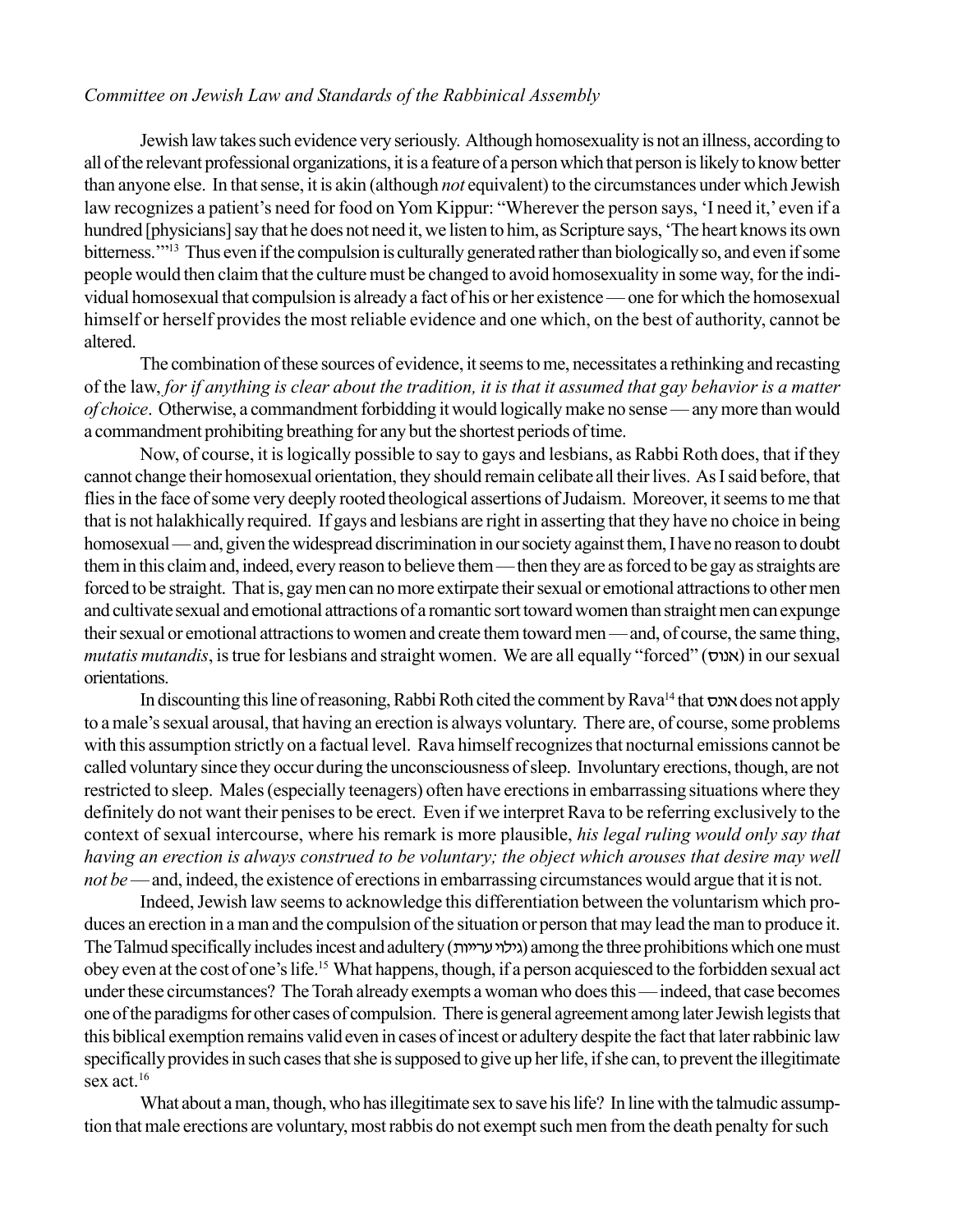offenses, *but some do*! 17 Even those who make the man liable for capital punishment do so on the explicit assumption that a man can be *coerced to want* to have an erection;18 he is thus held liable for wanting to engage in the sex act — even though he was being forced into it at the threat of losing his life and even though women so threatened were exempted. I find this latter understanding of his desires implausible and the ruling unfair, but for our purposes the important thing is not that; it is rather to note that even those who take the latter position recognize that a man can have erections in response to people and situations in which he is forced to "want" to participate. This is hardly the level of voluntarism for which we would normally make a person responsible. Most importantly, rabbis *on both sides of this debate* did not automatically assume that the men to whom the talmudic law applied must be passive recipients of the aggressor's sexual advances but rather could be the active partner in the forbidden sex act. This indicates clearly that all of these rabbis knew that male erections were not all voluntary, that sexual intercourse, even for a man, could be coerced.

Thus Jewish law recognizes the fact that we know from experience, i.e., males can be coerced into sex, even as the active partner.  $x \in \text{comulsion}$ ), that is, can apply to males engaged in sex. That is not what we usually expect in cases of incest, adultery, or rape, and Rava's statement may therefore properly be the judicial standard in assessing culpability in most such cases. The case of engaging in sex to save one's life, however, makes clear that Rava bespeaks a general policy, not an inviolable rule. If his statement is to be consistent with the rest of Jewish law, it cannot plausibly be construed entirely torule out coercion as an excuse for illegitimate sex for either females or males, even whenthe latter produce erections in the process.

## **The Legal Implications of Compulsion**

What are the legal consequences if one is compelled to do that which is against the law? Normally, the judgment in Jewish law for such acts is that the person is exempted from any punishment even though the act itself remains forbidden (פטור אבל אסור).<sup>19</sup> Thus, if at some future time this person or any other adult Jew engages in the act*without* being compelled to do so, he or she would be totally liable at law for the infraction. On the theological level, such a person will have committed a  $\sin$ —that is, a violation of God's will and hence a rift in one's relationship with God. The person who sins willingly must suffer the attendant consequences delineated in Jewish law and mustseek to make amends to those he or she has wronged and to God through the process of return (תשובה). The previous occurrence of a situation in which the person was compelled is no excuse for any future time when s/he is not.

The category in Jewish law of פטור אבל אסור, however, normally applies to cases in which the compulsion is *temporary*. The classical case in the Mishnah is that of the person who vows to eat with his friend but is prevented from doing so because the friendor his child became ill or because a rising river prevented the one who vowed from reaching his friend's residence. As Rabbenu Nissim explains the passage, the Mishnah's cases are specifically cases in which there is *not* full compulsion *and yet* the person isautomatically freed of his vow without the need to go to a sage for release from it, for, as Rabbenu Nissim says, "it never occurred to the one exacting the vow that it would apply if something happened such that one could not fulfill it.<sup>720</sup> The word used to describe what happens to the vow in the first Mishnah of that chapter, in fact, is "התירוה," "they unfastened (released) it," the verb form of "מותר" (permitted), a considerably more accepting evaluation of the failure to fulfill the vow than "נפטור אבל אסור" (freed of liability but still prohibited). The Talmud, though, does not go that far. "When a person is compelled," explains Rava, even in these temporary ways, "the All Merciful" One frees him [from any punishment] (אונס רחמנא פטריה)<sup>21</sup> (Notice the theological language embedded in the law on this issue).

What would happen, however, if the person could never fulfill the commandment because he or she is *always compelled*? The closest parallels to such a situation are those in which our human bodies compel us to do something. That is true, for example, of our needs to eat, to eliminate waste, and to have sex. In each case,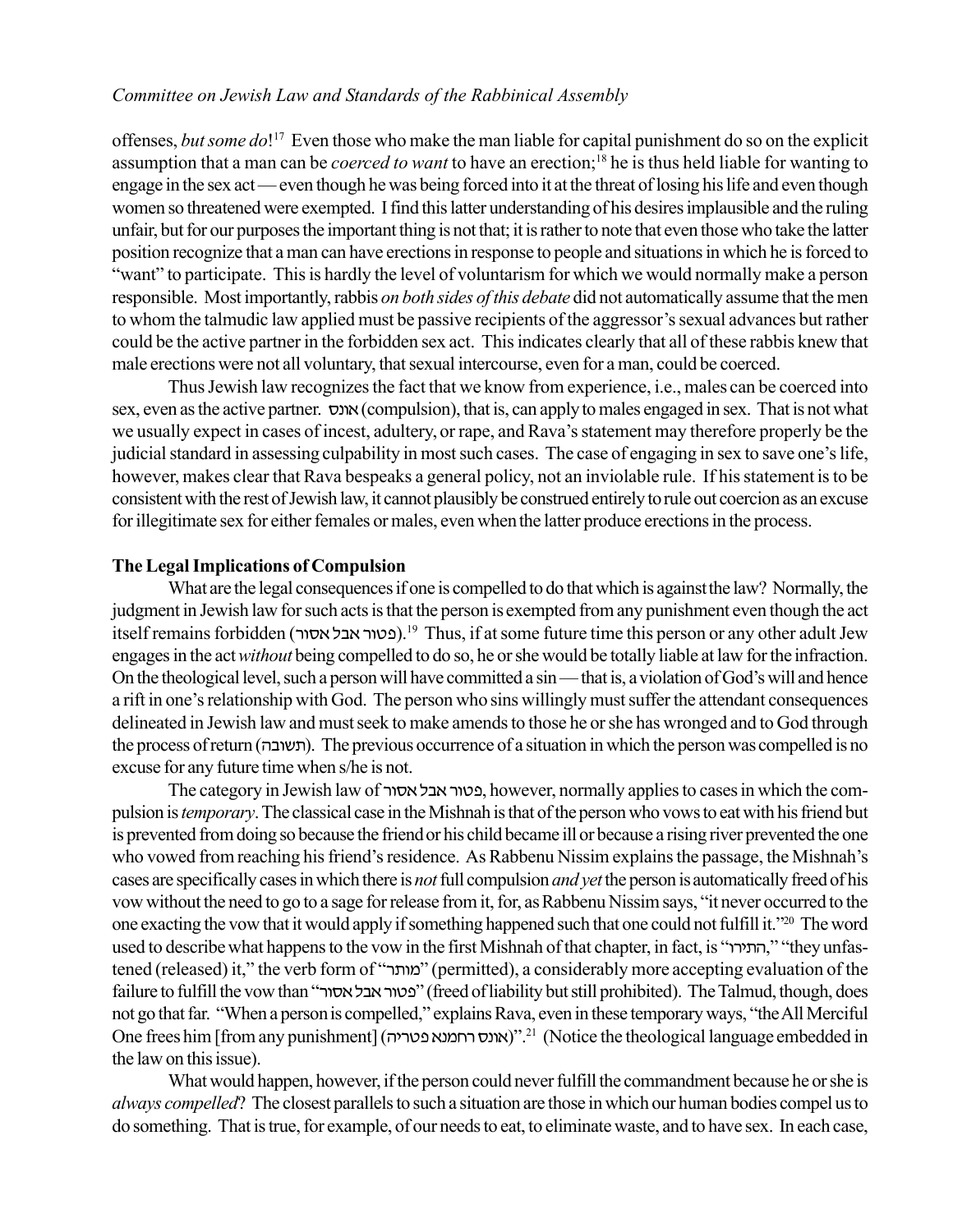Jewish law assumes that we cannot, and indeed should not, refrain from these actions altogether. It regulates, however, the circumstances in which these compulsions may be legitimately met. It says, for example, that we may only eat according to the dietary laws and with proper blessings before and after meals; that we must cover our feces; and that we must restrict sex to marriage. This channeling of our natural energies into a specific path for their satisfaction is one way God makes us holy.

These analogues in Jewish law, then, suggest that if homosexuality proves to be an orientation over which the individual has no choice, then the proper reading of Jewish law should be that homosexual acts, like heterosexual ones, should be regulated such that some of them are sanctified and others delegitimated — or perhaps even vilified as abominations. Putting the matter theologically, as the texts on compulsion do, if human beings can never reasonably require that which a person cannot do, one would surely expect that to be even more true of God, who, presumably, knows the nature of each of us and therefore the commandments appropriate to the various groups of us.

## **The Remaining Questions Regarding Homosexuality**

Why, then, is there any question on this issue? That is, why am I *not now* suggesting that we conceive of homosexual sex as being halakhically on a par with heterosexual sex?

In part, it is because the biological information on which I have based my reasoning above is all very new. In fact, as I have said above, at this point I am more convinced by the testimony of gays and lesbians themselves as to the involuntary nature of their homosexuality than I am by the three recent scientific studies which suggest this view of the matter. Another important piece of evidence is the position taken by all the professional organizations of those having psychological expertise that a homosexual orientation is not a disease and that, in any case, it is not subject to change by the techniques known to them.

Taken together, these data are sufficient for me to affirm confidently that we should no longer see homosexuality as a moral abomination. The tradition, in saying that it was, clearly assumed that sexual attraction to, and sexual intercourse with, people of the same gender were totally voluntary. We certainly know enough by now to assert that that is a factual error.

I hesitate, though, to overturn a long history of Jewish norms on this subject by fully equating the moral status of homosexuality with heterosexuality on the basis of the firm knowledge we now have. As disconcerting and frustrating as this may be, to the extent that law is based on scientific information, it must take account of the tentative nature of new findings in an area and be flexible enough to respond to what we know now, recognizing always that more information may make further changes in any of a variety of directions advisable.

Moreover, even if homosexuality were proven beyond a shadow of a doubt to be involuntary, that would still not force a halakhic conclusion. Here Rabbi Roth's point in philosophy of law is absolutely correct: scientific information should inform the legist's decision, but it does not determine it. The decisor must take a whole host of factors into consideration — scientific, moral, social, historical, economic, educational, and theological — and integrate them all into his or her decision.

What are the other relevant considerations in this case?

Of the issues discussed by Rabbi Roth, it is not, for me, the description of heterosexuality as "natural" or "normal" — and, conversely, of homosexuality as "unnatural" or "abnormal." It is rather matters of propagation and parenting.

# **"Natural" and "Normal"**

Rabbi Roth and others denigrate homosexual acts as "unnatural" and/or "abnormal." These terms, indeed, often accompany some of the most passionate anti-gay rhetoric. They express, at least, the feelings of the speaker that homosexual sex acts are revolting, that they do not fit the speaker's understandings of what is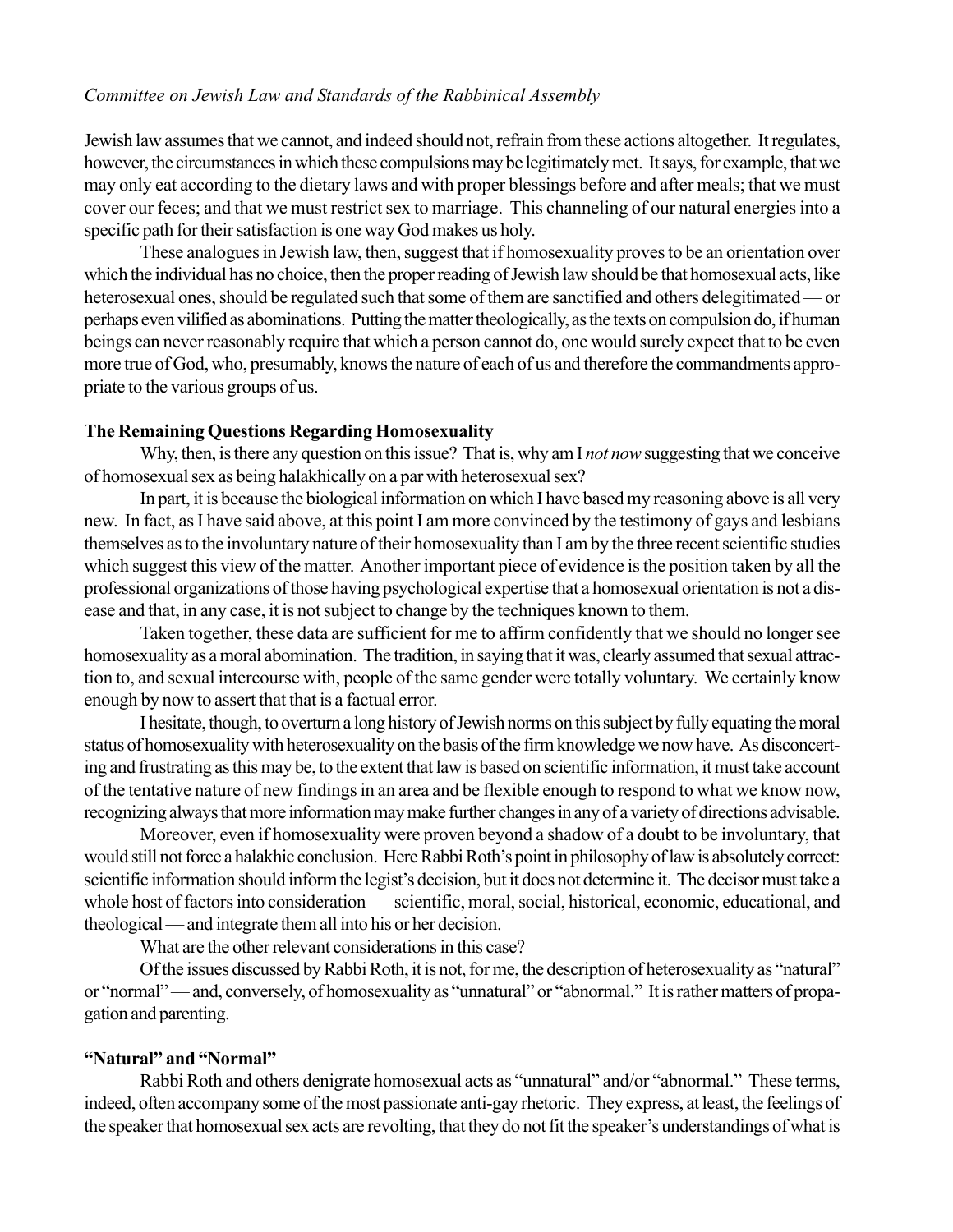right and proper.

When one examines the usage of these terms in arguments against homosexuality, however, one finds that the speakers all too easily slip from using their descriptive meaning to articulating a prescriptive judgment (G. E. Moore's "naturalistic fallacy"). Rabbi Roth's discussion of this matter (on pp. 47-48) is an example of this danger. He, among others, also wrongly identifies homosexual sex with anal sex.

It certainly is the case, for example, that the vagina excretes fluids which make penetration by the penis easier and less painful for both the man and woman involved in heterosexual intercourse, while the anus has no such feature. That is a descriptive fact of nature. That fact imposes a norm, however, only if one believes that everything natural, in this descriptive sense, is good. That, though, we Jews surely do not believe. We engage in medical treatments, after all, precisely to alter what is the natural course of a disease.

In general, Moore's point is that we cannot deduce values from facts. Facts certainly influence our value judgments, but one needs to invoke and apply a value system and its attendant perspective on life to proclaim some actions good and some bad. It is precisely that value judgment, however, which is in question with regard to homosexuality. Thus calling anal sex acts "unnatural" in a prescriptive sense does not resolve, but rather begs, the question of what our value stance *should* be with regard to such acts.

Moreover, homosexual sex is not the same as anal sex. Lesbians, after all, cannot engage in anal sex; only some gay men do; and some heterosexuals do too. As a result, anal sex is *not* the equivalent of homosexuality or even of homosexual sex. There is, in other words, a basic confusion of definition here. Homosexuality is an orientation, probably best defined as "the attraction to, and the capacity romantically to love, members of the same sex." This orientation, like a heterosexual orientation, involves sex acts, but it is not restricted to them, for emotional components of romantic love and the many non-sexual expressions of the commitment involved in such love play a critical role in defining the orientation. Both a homosexual orientation and homosexual acts are to be distinguished from anal sex acts, which are practiced by no lesbians, some gay men, and some heterosexuals.22 As a result, if anal sex is judged as abnormal in either a descriptive or prescriptive sense, it is *that* which we should discuss, not homosexuality or homosexual sex acts *per se*.

Our tradition had an ambivalent attitude toward heterosexual anal sex.<sup>23</sup> Although some sources oppose it on grounds of being "unnatural," that, I am afraid, is deducing norms from facts (Moore's naturalistic fallacy again). Some people — perhaps many — simply do not like it aesthetically. That is good reason for such people not to engage in it, but not a basis for the many disqualifications imposed on homosexuals by contemporary society or by Jewish tradition. The substantive issue regarding anal sex, it seems to me, is the impossibility of procreating that way, and I shall address the important matter of procreation below; but then procreation is the issue, not homosexuality or heterosexuality.

The term "normal" is even more ambiguous and hence even more problematic. Does it mean what the statistical norm of people do? If we understand it in that *de*scriptive sense, why should we assume that ìnormalî behavior, so understood, is necessarily right or good? We surely can think of many cases in which we would say that the majority engage in downright immoral actions — even abominations.

Does "normal" instead mean normative? If it does — and it certainly seems to denote this in some of Rabbi Roth's material — then ascribing normalcy to some acts and abnormalcy to others requires a moral judgment about the acts. But how we should judge homosexuality is precisely the point at issue. It cannot be decided simply by calling it "normal" (in the *pres*criptive meaning of that term) or "abnormal"; that would be begging the question.

# **Propagation and Parenting**

Two other issues, however, seem to me to be more cogently related to our contemporaneous judgment of homosexuality. Propagation by homosexuals may be possible through the new techniques of artificial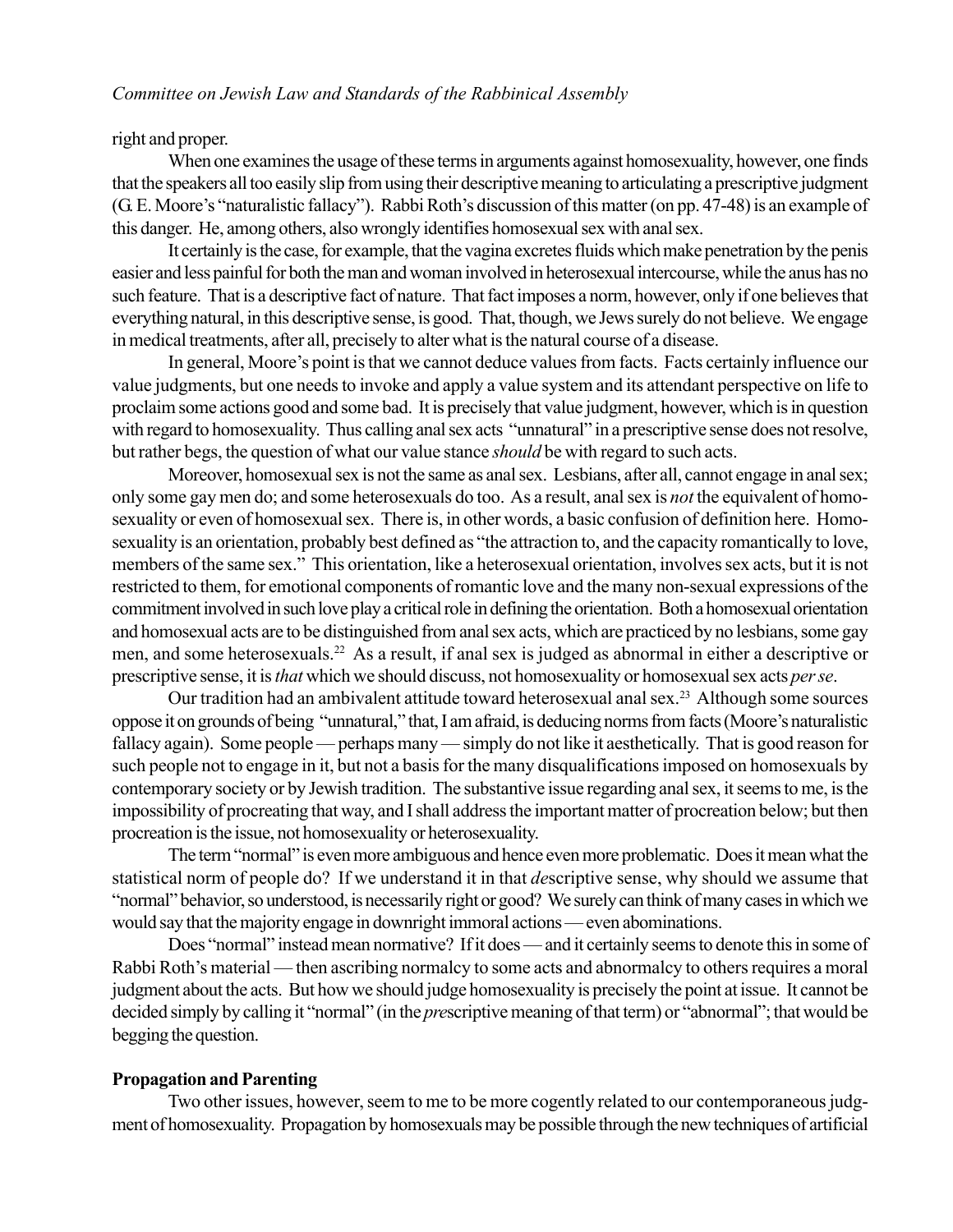insemination and surrogate motherhood, but the former, and especially the latter, involve halakhic problems even in the context of heterosexual marriage and, all the more so, outside it. Adoption is, of course, a possibility and, indeed, an honored one in our tradition; but people seeking to adopt a child these days are experiencing immense difficulty in finding one — at least if they want a healthy infant. Consequently, the interest of the Jewish tradition in propagation cannot be met as easily — physically or morally — in homosexual unions as Rabbi Artson suggests.

Rabbi Kimmelman and I — and, I would imagine, all of the rest of the Conservative rabbinate — share the Jewish tradition's concern for procreative marriages. It is important to recognize, though, that increasingly gays and lesbians have the same desires. Two decades ago, when we were in the midst of the "Me generation" and when propagation was, in any case, all but impossible for homosexuals, even those who wanted to have children had to resign themselves to the impossibility of doing so. Now, in the 1990s, both factors have changed. Marriage and families are "in," and medicine has now provided lesbians and even gay men with the potential for having children. Consequently, it will no longer do, if it ever could, to object to homosexuality on the grounds that homosexuals cannot and, in any case, do not want to, procreate. They can and do  $-$  and so the only question is whether the means by which they can and do, namely, artificial insemination and surrogate motherhood, pose any inherent problems in themselves or specifically in the context of unmarried people.

The Jewish emphasis on having and educating children raises an anomaly in Rabbi Roth's position. He is willing to accept gays and lesbians to rabbinical school and to allow them honors in our congregation only on the condition that they remain celibate. That is precisely the stance of the Catholic Church. For Catholics, however, all priests and nuns must be celibate, and so their policy with regard to gays and lesbians is simply a consistent extension of their policy toward heterosexuals training for the clergy. Similarly, the Catholic Church prohibits "artificial" means of propagation (or birth control) precisely because they are artificial, whether used by heterosexuals or homosexuals. Within Judaism, however, neither of those conditions applies: we expect rabbis to marry and procreate — to the point that we even look somewhat askance at those who can but do not; and we not only permit, but encourage, couples who are having difficulty conceiving to use whatever methods medicine can provide to help them have children — with the exception, according to most opinions, of surrogate motherhood. A demand for celibacy of candidates for professional or lay leadership, then, seems to be altogether strange within a Jewish context, even granted our residual problems with some of the new procreative methods.

Beyond these matters of propagation, there is the issue of parenting. One should expect the result that recent studies suggest — namely, that two people raising one or more children do better, on average, than one, if only because two people have twice the time and energy to deal with the children that one person has. These factors of time and energy remain the same whether the two people involved are of opposite genders or of the same gender. This finding obviously does not mean that single parents will necessary fail or that two parents will necessarily succeed, but the availability and skills of two people can reasonably be expected to be a net advantage over one. Moreover, another recent study has given us preliminary information, at least, that children who grow up with homosexual parents are no more likely to be homosexual themselves than children who grew up in a heterosexual environment.24 It is, of course, also true, as Rabbi Artson notes, that *some* single parents or homosexual couples may actually do a better job of loving and supporting their children (however obtained) than some heterosexual couples do.

As a matter of general policy, though, it is still better, I believe, for children to have both a male and female parent as influences in their lives rather than one parent or two parents of the same gender. That certainly has been the experience of Jewish Big Brothers, which now provides male models on at least an occasional basis for both boys and girls growing up exclusively with their mothers. A Jewish Big Brother helps to some degree to fill in for the absence of the father, but it surely is not ideal. The more we learn about males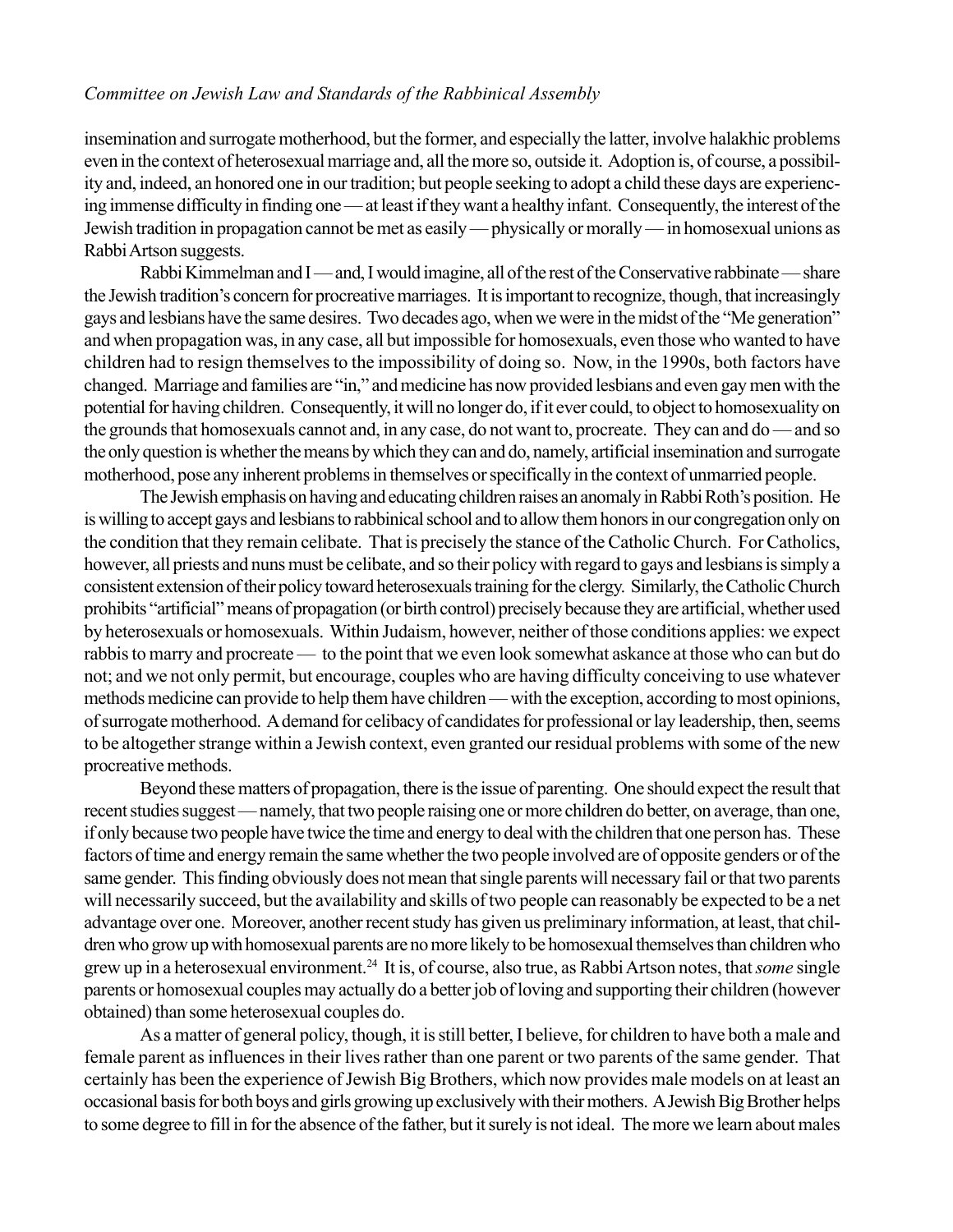and females, the more we discover that men and women differ from each other in immensely significant ways. Deborah Tannen's recent best seller, *You Just Don't Understand*, demonstrates that males and females even talk in gender-specific, distinctive ways, and that betrays much deeper differences in male and female patterns of thought, feeling, and action, as other recent studies have proven. All individuals are unique, but we apparently do share some far-ranging characteristics with the other members of our gender which go well beyond the ways we eliminate bodily waste and our physical roles in sexual intercourse. That means that, all else being equal (which, of course, it seldom is), we should, as a matter of policy, prefer heterosexual parenting over that of single parents or homosexual couples.

Please note: I am not now claiming that these factors — the moral and physical problems involved in homosexual propagation and the psychological advantages of having both a mother and a father – bear sufficient weight to justify prohibiting homosexual relations or to restrict the positions homosexuals should be permitted to assume within the Jewish community. Whether they do or not is a judgment which we as the Committee on Jewish Law and Standards must make in consultation with the Conservative community. Of the various factors which Rabbi Roth and others mention as grounds for their opposition to condoning homosexuals functioning in public roles, these are the ones which I take to have *some* substance. Whether it is enough to justify exclusionary. policies of any type toward homosexuals within our Movement is something which we need to discuss openly as a Movement.

In the meantime, to sustain both the letter and the spirit of the resolutions of the Rabbinical Assembly and the United Synagogue, we need to do everything in our powerto make people and families of all configurations – married, divorced, single parents, singles, heterosexuals and homosexuals – welcome within our midst. We dare not make them feel shunned or alienated by our synagogues or educational institutions — as all toomany unmarried adults do. After all is said and done, what we really want is to increase the number of homes in which we can say that each is a בית נאמן בישראל, a faithful home amongst the people Israel. Since such homes come to be only with the education and spiritual sustenance which synagogues and schools provide, our only hope of achieving that goal depends upon taking positive steps to make sure that the welcome which our Movement's resolutions articulate is expressed in our actions as well as our words. Our tradition has depicted ideals of family life, and we may make some decisions about leadership roles with those in mind; but with well over half of adult American Jewsfinding themselves outside the context of heterosexual, childbearing marriages, we as a Jewish community had better adjust our institutions and programs fast if we are going to survive as a people. Moreover, as children of God and members of our People, Jews of all sorts deserve no less.

#### **The Readiness of the Conservative Movement for Any Decision on Homosexuality**

Having discussed the case on its merits, let me now turn my attention to the community for whom our deliberations are intended. The Talmud, after all, asserts that rabbis may not decree rulings which the community cannot tolerate.<sup>25</sup> While we usually think of that statement as a limit on the court's authority to enact stringencies, it should be understood to apply to leniencies as well. In both cases, the community's readiness for a judicial action must be a factor given consideration. Law does not exist in a vacuum; it can be effective only if it fits its audience. The law should guide and not just condone, but to provide effective direction it must know the sensitivities and practices of the people who are supposed to live by it. Judges in any legal system must be good educators, and that is all the more true for rabbis whose legal decisions are only one aspect of their educational roles.

Gender identity goes to the very root of who we are as human beings. As a result, even raising the issues surrounding homosexuality threatens many people's understanding of themselves and the way they want others to see them. Fear and apprehension pervade the atmosphere. Part of the fear, no doubt, stems from the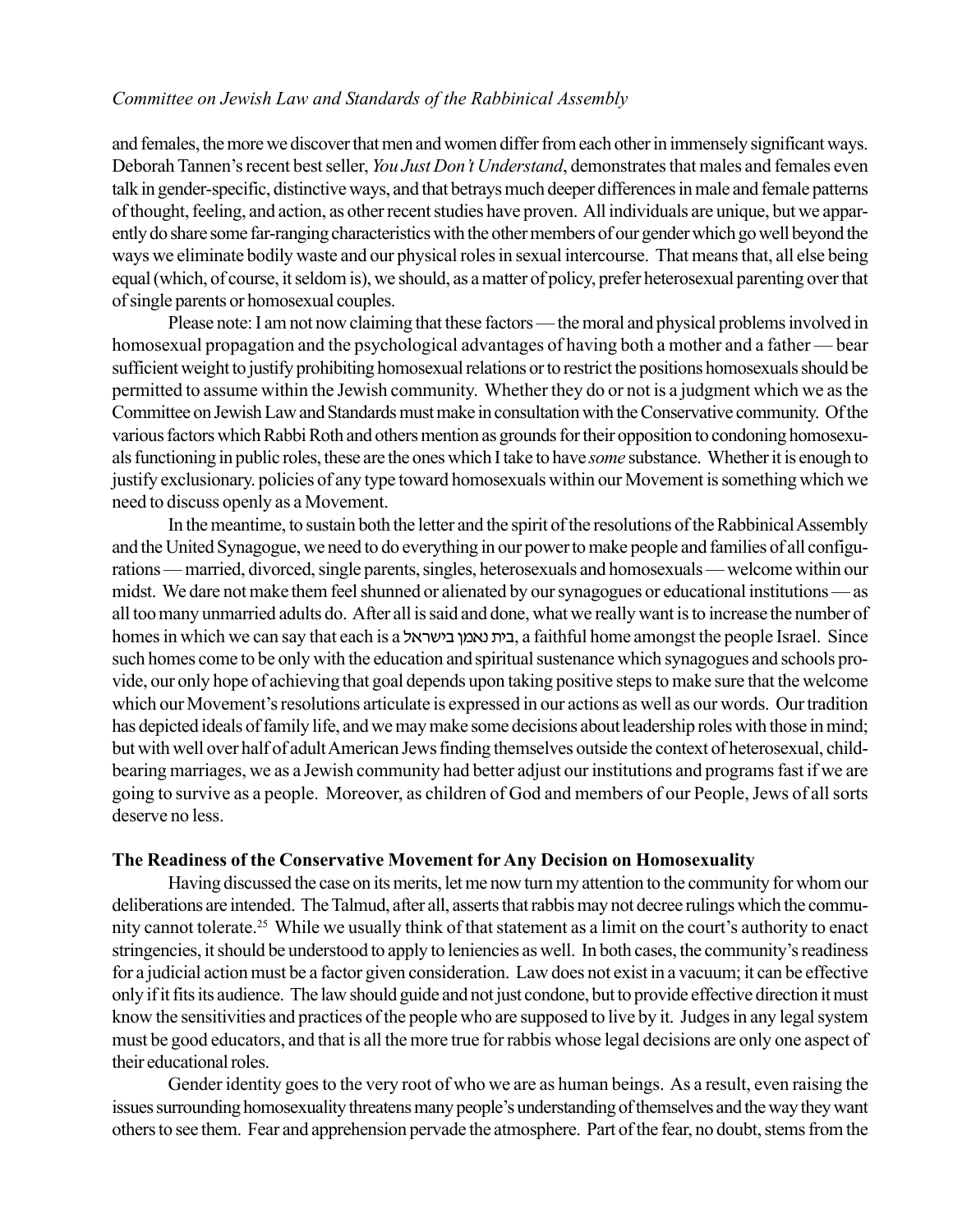threat homosexuality poses to many heterosexuals' fundamental beliefs as to what is right and proper in sexual behavior. Another part of the fear may come from an insecurity in one's own gender identity. The roots of this are very understandable, for human sexuality does *not* come in two, well-defined, exclusive packages, but rather ranges over a spectrum. For most of us, in fact, there is a blend of homoerotic and heteroerotic urges, based, in part, on the estrogen and testosterone which the pituitary glands of every one of us produce.<sup>26</sup>

Our people, even if not Jewishly sophisticated, are predominantly college-educated, bright, and current in their thinking. The vast majority of them, I suspect — especially the younger element, for whom sexual urges are all the more pressing — not only know the new findings of science and psychology regarding homosexuality, but also know that these results require rethinking the whole issue of gender identity and appropriate morals for sex. This is part of what is behind the fact that about half the states of the United States now permit consensual sex among adults regardless of gender.<sup>27</sup> Except for those who are too afraid of this. whole issue to talk about it, then, our people know enough, and have been sensitized to this issue enough, to know that a blanket prohibition of homosexuality simply does not accord with scientific facts as we know them now, for it places an undue burden of suppression on those who cannot choose a heterosexual form of expression for their sexual and emotional needs.

They also know and appreciate that gays and lesbians cannot be shunted off to the Reform or Reconstructionist movements, for many homosexuals want to take an active role in the more traditional form of Judaism we embody, especially those who grew up in our own synagogues or in Orthodox synagogues. Some want to be rabbis, cantors, teachers, or youth leaders in our movement, for they are committed to Conservative Judaism and want to act in a professional role to see it prosper. And so the Conservative laity, I think, is not ready for Rabbi Roth's paper.

On the other hand, most of our laypeople, I think, are not ready for Rabbi Artson's paper either. The new knowledge about the etiology and history of homosexuality has shown us many things, but it is all very new for the vast majority of us. Indeed, it is only my interests in bioethics and the phenomenon of AIDS which introduced me to this whole area earlier than most (the early 1980s), and I personally still am having trouble thinking about, and emotionally adjusting to, the moral and halakhic implications of what we have learned so far.

I am convinced that, with all sorts of exceptions, the reaction of people to homosexuality generally follows generational lines. People currently in their teens, twenties, and thirties by and large react more liberally to homosexuality than do people in their forties, fifties, and sixties. There is a simple explanation for this. As one of my graduate students told me, even if you are a straight who finds the very imagination of homosexual sex acts disgusting, if people you know and love have discovered themselves to be gay, you can no longer think of the phenomenon as something strange and threatening. I have no doubt that the percentage of gays when I went to high school and college in the late 1950s and early 1960s was no smaller than it is today, but I never knew that any of my friends was gay (although I discovered at the 25th reunion of my college graduating class that one of my former roommates was). Older people may now know a number of younger people who are gay, but that is not the same thing as growing up knowing such people. Consequently, even if Rabbi Artson is totally right — and I am not convinced he is — it will take some time, particularly for those of us beyond forty years of age, to see that he is. The same, I think, would be true of my analysis based on biological compulsion.

This need for time for thought and emotional adjustment is true for many of usindividually, but it is also true for the Conservative Movement as a whole. In the last two decades, after all, we have instituted major changes with regard to the legal status ofwomen within Judaism. We had been preparing for those changes, though, over a long period of time and in many varied arenas. The men and women of our Movement have been sitting together for prayer and studying together from early in this century, if not before. The first Bat Mitzvah occurred in 1922, but it was not until the 1960s or 1970s that many synagogue had boys and girls do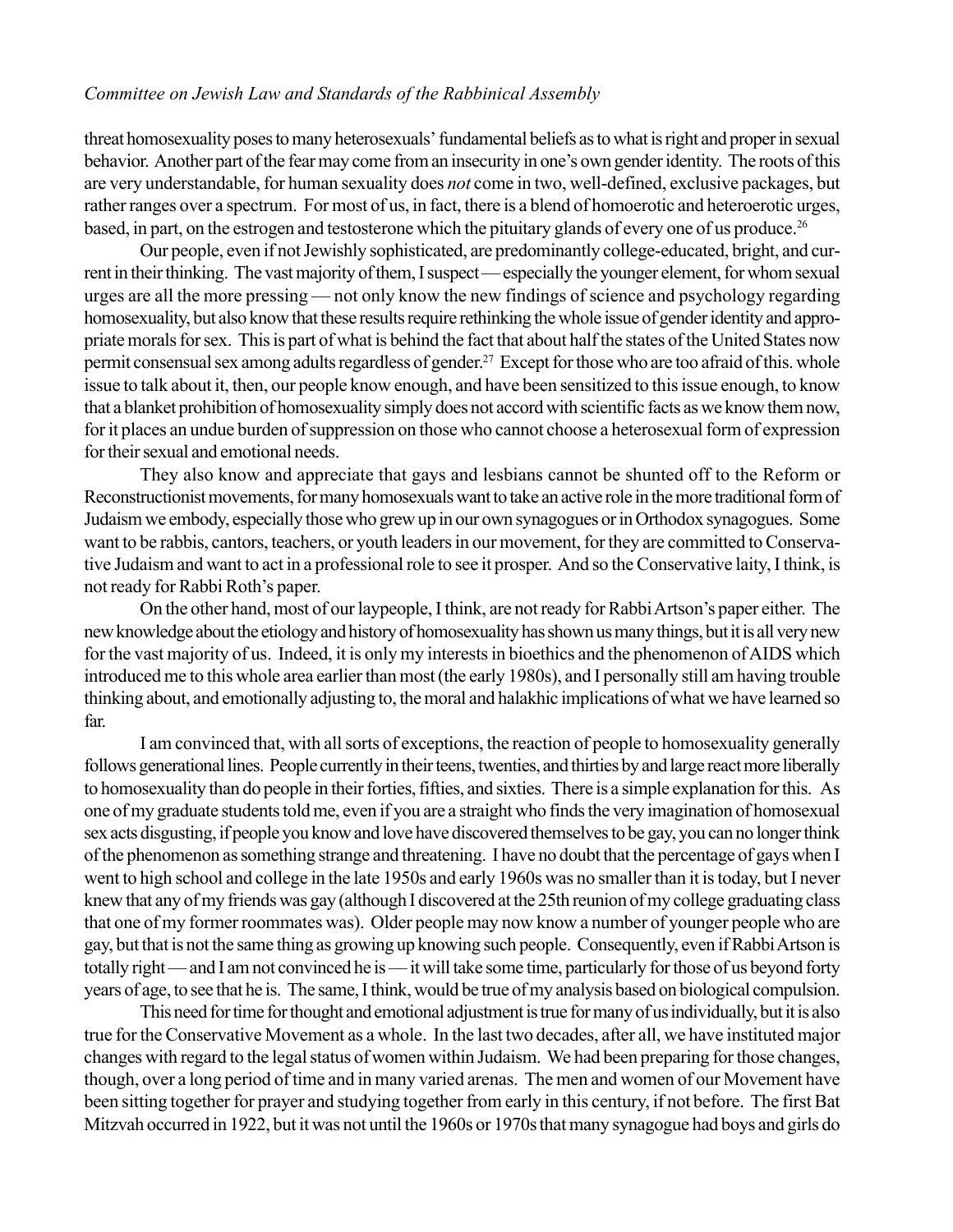equivalent things in celebration of reaching the age of Mitzvot. Changes in the Jewish marriage contract (כתובה) to insure that divorced women can remarry began in the 1950s. Women were permitted to be called to recite the blessings over the reading of the Torah in 1954, but, again, most synagogues did not begin doing that until the 1970s. Counting women as part of a complexed care widespread in the 1980s, and only now are Conservative synagogues beginning to hire female rabbis or cantors. The history of this line of development was certainly not always smooth, and we are still feeling the reverberations of these changes. I, for one, am very much in favor of these modifications in Jewish practice to include women, but Irecognize that they have taken a toll on our sense of cohesiveness and identity as a Movement. We are still smarting from the rancor that some of these changes produced.

We have not had anything like that preparation or time to absorb the new knowledge about homosexuality and the new sensitivity toward gays and lesbians. Quite apart from the merits of the case, then, I frankly doubt that the Conservative Movement is ready now to make the kinds of changes that Rabbi Artson wants us to make — and certainly not without a major effort in the Movement to study sexual norms on both the lay and rabbinic levels. The recent, fractious experience of mainline Protestant churches on this issue has been anything but encouraging.28

But it is not just a matter of time and education; there are also some hard questions which must be answered before the Jewish community can be expected to adopt anything like Rabbi Artson's position. For example, what would family values be like under such a construction? What is, or should be, the halakhic and moral status of artificial insemination and surrogate motherhood, and does it make any difference if the couple involved is straight or gay?

What, if any, are the implications for children being exposed to the sexual models of all sorts that they are in fact now seeing in their teachers and youth leaders? After all, even those who maintain that there is a biological basis for homosexuality acknowledge that that is only part of the picture and that other factors influence the formation of one's sexual orientation. What does that mean, if anything, regarding openly gay teachers and youth leaders? Or is it a matter of the age of the children or the discretion of the teacher or youth leader, whether straight or gay?

What, if any, are the ramifications of gay parenting? Are the preliminary results correct — namely, that there are no significant differences in the results vis-a-vis the emotional security and interpersonal skills of the child when cared for by either a heterosexual and homosexual couple? Are the current studies also correct in stating that the instance of homosexuality in children is no greater when raised by gays than by straights? Does that matter?

What shall we say about bisexuals? Do we urge them to act only on their heterosexual tendencies? Is a homosexual "putting a stumbling block before the blind"<sup>29</sup> in engaging in a relationship with a bisexual in the first place?

These questions are precisely that — questions, not veiled assertions. They bespeak deeply felt concerns of our community, though, including this member of it. Thus, even if Rabbi Artson is right, I do not think that affirming his position at this time would be understandable to many in our Movement, and it would undoubtedly lead to derision on the part of those who object to it on halakhic or other grounds.

We are, then, precisely in the situation we should expect when new information has come to light: we know enough to know that old standards must be altered, but not enough to know how. It is this intermediate and tentative position, with all of its ambiguities and frustrations, which, I think, is at the heart of the 1990 resolution of the Rabbinical Assembly which Rabbi Roth quotes and the similar 1991 resolution of the United Synagogue for Conservative Judaism, both of which are appended to this responsum. 30 The very fact that the Rabbinical Assembly and the United Synagogue went out of their way in those resolutions to make sure that gay and lesbian Jews understand that they are welcome within the Conservative Movement indicates, I think,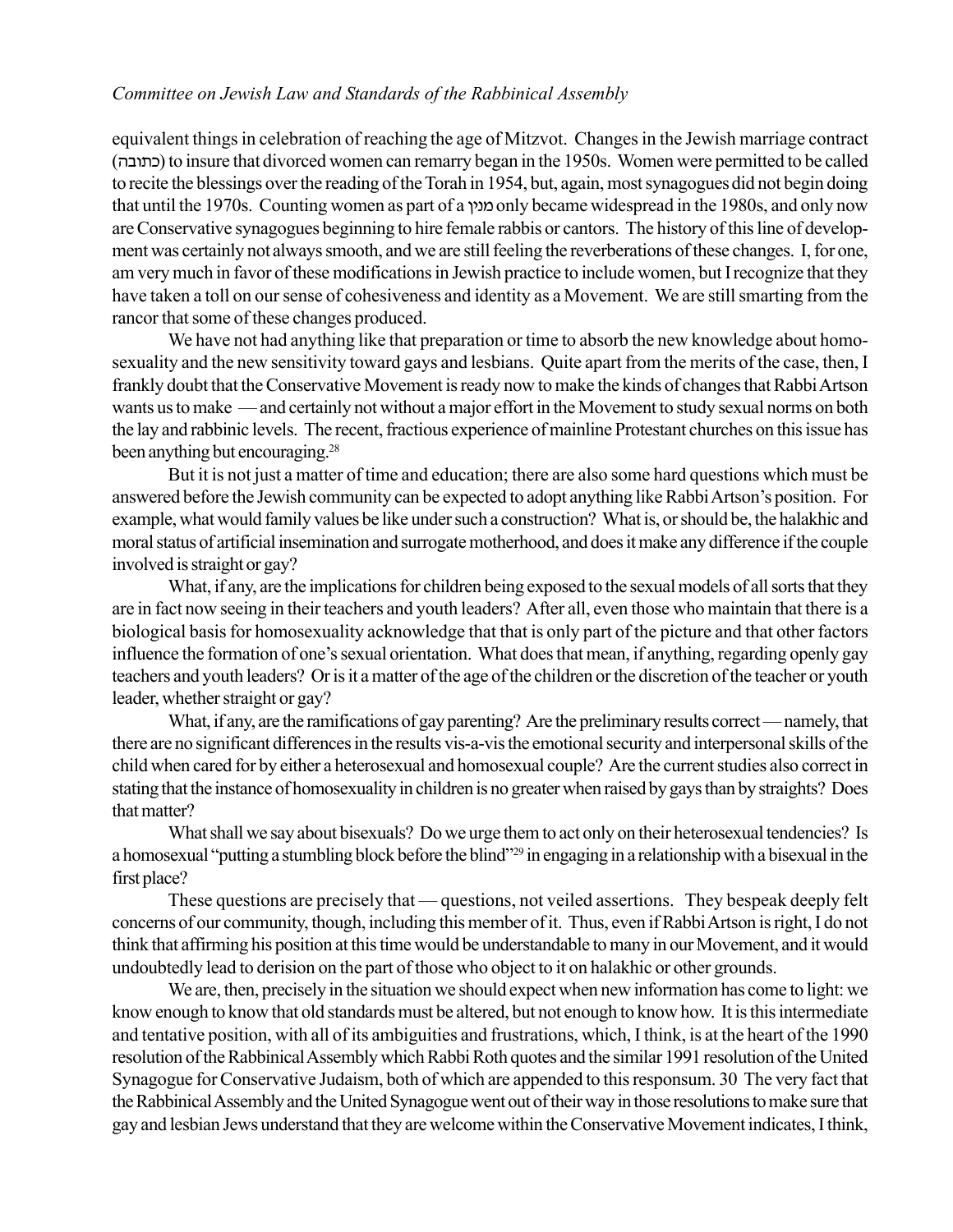that the Conservative rabbinate and laity do *not* want simply to reaffirm that gay relations are an abomination. Why, after all, would we extend ourselves officially to invite into our midst people who openly practice acts so odious as to merit the description "abominations" (not just "sins")? That would make no sense. I think, therefore, that my reading of the tradition on this matter, as indicated above, is a much more faithful rendering of these resolutions than is Rabbi Roth's.

On the other hand, the resolutions' reassertion of family values, while consistent with Rabbi Artson's position, was intended, I think, to say that we cherish Jewish family values and do not yet know how they can be preserved in the context of a homosexual union. Consequently, I dare to think that my proposal is also more in line with the resolution than is Rabbi Artson's.

I recognize fully that "justice delayed is justice denied," and so homosexuals, in particular, will justifiably feel frustrated by the delay in action on this issue that I am proposing. I also recognize that there is a basic inconsistency in my position: on the one hand, I want us to work to eliminate licentiousness in both heterosexual and homosexual relationships; but, on the other hand, I am not, at least at this time, advocating that we perform commitment ceremonies for gays or lesbians. Needless to say, I am not happy about these results.

The Talmud, though, was wise in requiring rabbis to take community receptivity into account in their legal findings. That does not mean that the law should simply condone whatever the community is doing; on the contrary, religious law can and should be normative, even to the extent of asking the community to stretch in its moral aspirations to become a holy people. There is a point, though, when the elasticity of the community approaches the breaking point, and rabbis have the responsibility to recognize that point and to frame their decisions accordingly. Otherwise the law may be pristine in its purity and logically correct in its sums whether in maintaining past views or in legislating new ones — but simultaneously be the source of derision, abandonment, or, worse still, the breakup of the community it was meant to guide and govern in the first place.

If I am correct, then, we do not, as a Movement, have at this time a definitive position on homosexuality. That does not mean, however, that we have made no decisions whatsoever. Based, I think, largely on the new information we have about the involuntary nature of homosexuality, we have, through the Rabbinical Assembly and United Synagogue resolutions, rejected the classification of all homosexual relations as an abomination — although some forms of gay sex clearly are an abomination, just as some forms of straight sex are. If we had not done that, the resolution would make no sense. We have not, however, thought through all of the implications of this new knowledge, especially how we should reconcile it with the traditional Jewish family values we cherish. Both resolutions, by juxtaposing our openness to gay and lesbian Jews with our commitment to Jewish family values, ask us, separately and together, to carry out the process of thinking through these two convictions.

#### The Challenge — and Opportunity — Before Us

The case of homosexuality begs for legal reconsideration precisely for the reason that Rabbi Roth demonstrates — namely, that the word "תועבה" (abomination), which the Torah ascribes to homosexual sex, does not describe a fact of nature but rather assigns amoral and legal assessment to a given act. Since we now have new knowledge about it, we rabbis have the clear obligation to see homosexual sex anew "with our own eyes" in light of that knowledge. In these cases, even if in none other, Holmes is certainly right: when new facts present themselves, law certainly cannot be a matter of doing one's sums using the previous texts — as if it ever can be.

I am arguing for as open and broad a process of reconsideration as possible. Only if we discuss sexual norms openly with our community can our discussion be informed and legally effective. Only if we frankly and honestly discuss heterosexual norms of sexual conduct before we address homosexual norms can straights have any credibility with gays on this issue. For that matter, when we come to homosexuality, gays and lesbians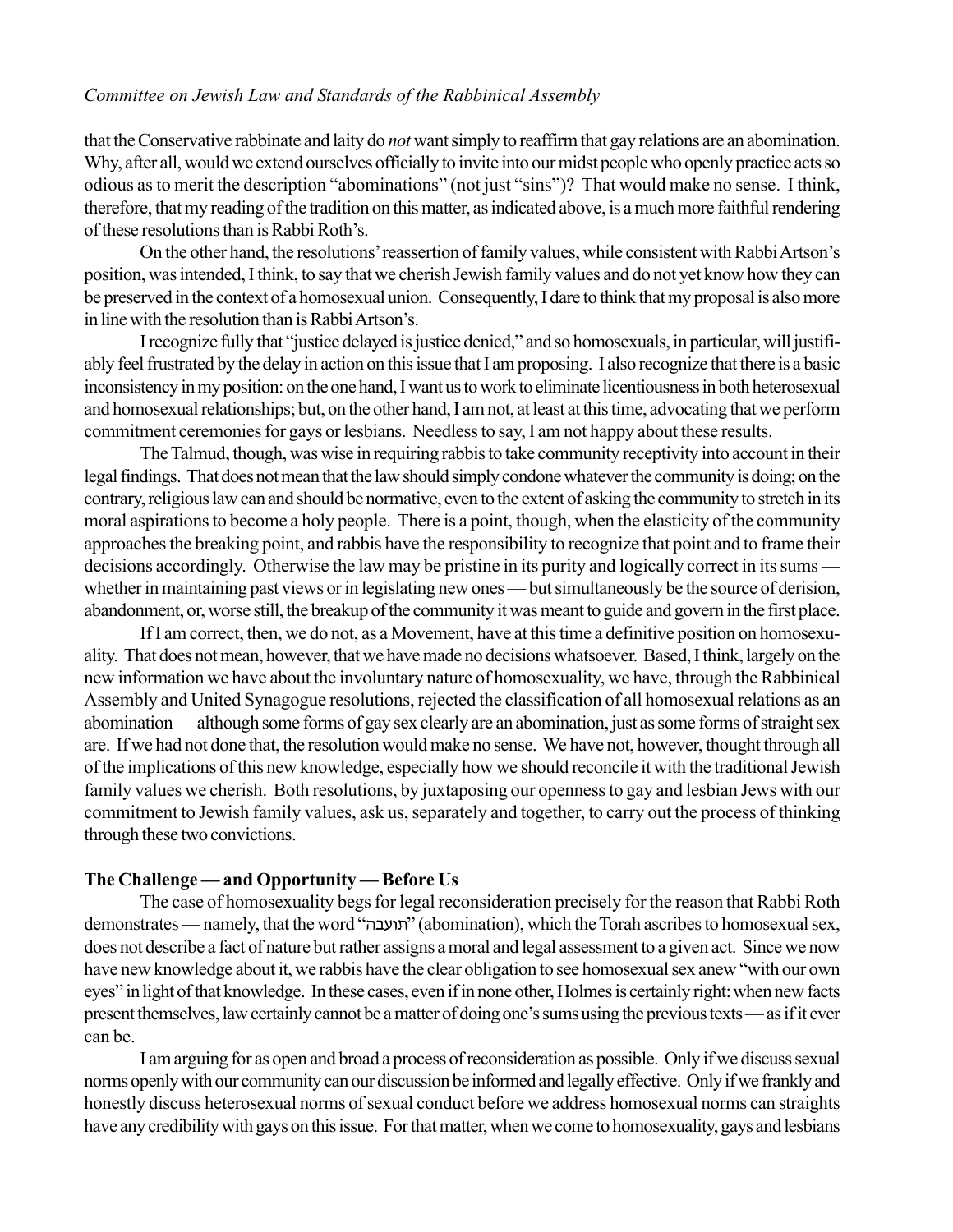must be included in the discussion. This whole process may be painful, for if the statistics on heterosexual activity in our society are right, 72% of high school seniors have had sexual intercourse, almost all while unmarried, and by the senior year of college it is undoubtedly closer to 85% or 90%.<sup>31</sup> The percentages only go higher as people age further. Rabbis across the continent have confirmed my experience that couples coming to be married during the last ten years or so overwhelmingly list the same address and are no longer even embarrassed about that. Given these realities, traditional norms restricting legitimate sexual intercourse to marriage almost definitely will need to be adjusted — or remain ignored.

I, for one, believe that restricting sexual intercourse to marriage should remain the ideal; with all the sexual license of our society, I still believe strongly in the institution of marriage, in הדושין and the reservation of sexual intercourse until then. Contemporary rabbis, though, like those of the mishnaic period, must recognize that not everyone will abide by that ideal.32 *This, however, should not mean that Judaism then has nothing to say about sexual norms to those who are not achieving the ideal in this area; it should not be "all or nothing.*" Judaism, I think, would still have much to say to couples who are not abiding by the ideal. Jewish values relevant to such a situationwould include the following, among others: modesty in dress and speech and privacy in sexual expression; honesty and openness in determining the nature of the relationship and its planned duration ("truth in advertising"); compassion and fairness in dissolving the relationship (if that happens) and in dividing the formerly shared property; the Jewish concern for health in communicating honestly about one's susceptibility to AIDS and to other venereal diseases and in protecting each other from them to the extent that that is possible; responsibility in planning for the possibility of children – and for custody ofthem if the arrangement is dissolved; etc. The process of determining how Jewish values can still instruct an unmarried couple living together may disturb us rabbis and others devoted to the tradition, but it is absolutely necessary if Judaism is going to have any effect whatsoever on Jews' sexual lives.

In view of my interest in an open discussion of these matters, one other thing mustbe said. As much as I object to the cruelty of Rabbi Roth's ultimate judgments, I object even more to the suggestion he made in the first draft of his paper that his opinion be adopted as the sole opinion which any Conservative rabbi may follow, on pain of expulsion.<sup>433</sup> Our new knowledge about homosexuality is enough *at least* to say that nobody can speak with one definitive voice on the etiology of the phenomenon or onwhat standards are best for Judaism and for Jews with regard to it. Rabbi Roth's suggestion of invoking precedents of זקן ממרא $s$ smacks of witch hunts and inquisitions — and, frankly, of the utter fear many of our Orthodox colleagues have of voicing their honest opinions on many issues and of acting on them. No matter what our various positions on homosexuality may be, we must clearly and definitively reject such a move in order to preserve one of the real assets of Conservative Judaism, its recognition of thedynamism of Jewish history and the consequent wisdom of openness and pluralism in dealing with issues where old certainties are no longer so certain.

My proposal suffers from a procedural problem: a move to table requires a majority, while acceptance as a validated option within the Conservative Movement requires six. If the Law Committee in its wisdom, then, refuses to table this matter and adopt the plan I am proposing, I will submit my paper as a responsum requiring six votes. Rabbi Roth has softened the application of his position somewhat since our February meeting, and, at bottom, that puts his rulings not far from mine, at least for the present. I, however, would leave it to individual rabbis to determine the status of homosexuals within their synagogues, saving only the prohibition against commitment ceremonies for the interim, while he would be more restrictive. More importantly, he and I disagree on the status of homosexual sex acts for the constitutional homosexual. He sees them as an abomination to be avoided by celibacy; I see them as the only way some of God's creatures can fulfill their sexual and emotional needs and therefore not an abomination *per se*. Clearly, some homosexual sex acts are an abomination, just as some heterosexual sex acts are, and we need to define the spectrum of sex acts, from abominations to sanctified relationships, for both heterosexuals and homosexuals. We need, in other words, to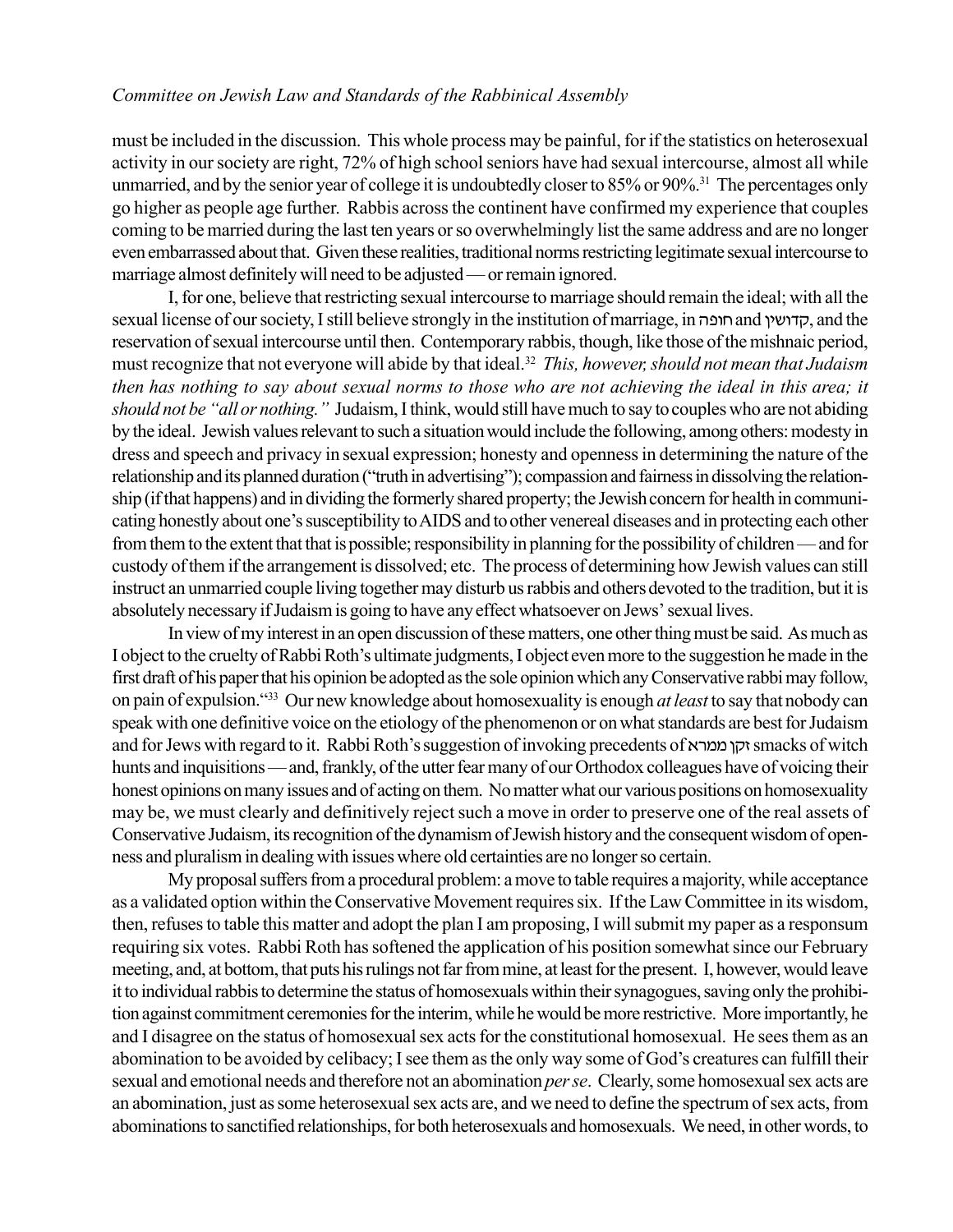explore both heterosexuality and homosexuality to devise norms which reflect Jewish beliefs and values and which will be taken seriously in our time.

Opening the issue of homosexuality emphatically does *not* entail overturning all the other prohibitions in Leviticus 18 or 20. That is worst sort of use of the domino theory. As with most applications of that theory, it ignores relevant differences among the various members of the group, differences which fully account for why, contrary to the theory, laws and people do not fall like dominos. In our case, the whole point of this paper is that homosexuality is different from all other sex acts in that list in that current evidence indicates that the homosexual has no choice in being homosexual. It is that piece of new information which underlies a rethinking of the status of homosexual sex acts. This clearly does *not* apply to any of the other acts prohibited in Leviticus. Heterosexuals may surely be tempted to have sex with forbidden human partners or even with animals, but they can, and, by law, must choose to channel their sexual energies within the bounds of marital sex.

One last matter. Rabbi Fraint asked whether the number of people we are talking about makes any difference. Yes and no. Yes, if only one or two per Jewish community were involved, I might say we should just shove the issue aside halakhically and deal with the matter solely on the basis of counselling. It takes considerably time, energy, and emotional investment, after all, to rethink patterns of thought and action which we have pursued for centuries, especially when they are embodied in Jewish law. But no, that is not the case. *At the very lowest estimate*, 4% of the human community is homosexual. Figure that out. If the American Jewish community numbers approximately six million, that means that 240,000 Jews are homosexual — almost as many, according to the *American Jewish Yearbook*, as there are in Rabbi Fraint's home town of greater Chicago. If the more commonly accepted estimate of  $10\%$  is used, we are talking about  $600,000$  a number equivalent to all the Jews in Chicago, Philadelphia, and Boston put together. Because of the high social and economic cost entailed in acknowledging homosexuality, even on a supposedly anonymous survey, the estimates are, if anything, low.

As I said during the December meeting, I think it would be a disaster for the Movement if the Committee on Jewish Law and Standards approved opposing papers on a topic as central to people's lives as their sexuality is; it would mean that we are totally incoherent. I think it would be even worse, though, if only Rabbi Roth's position were validated. We would then not only be ignored, especially by most of our younger members, straight as well as gay; we would be seen as austere, alienating, and cruel.

This, however, brings me back to the beginning. I strongly recommend that we table action on Rabbi Roth's and Rabbi Artson's תשובות and engender a movement-wide discussion of appropriate Jewish standards of sexuality for our age. I am convinced that it would not take all that long to devise such standards maybe two or three years — and that whatever time, money, and energy it would take would be more than worth it. We would be addressing something which, in some form, is part of literally everyone's life, and we would be doing it openly, Jewishly, and, hopefully, intelligently.

I have no special wisdom as to the most effective format for this discussion; that is a matter we should discuss among ourselves and with the educational arms of the Movement. The tasks would be two-fold, probably accomplished in different ways and by different people: (1) to establish Jewish sexual standards for our time, recognizing in that process the values of the tradition, the social realities of modern life, and the new knowledge we have of the formation of sexual orientations; and (2) to educate our constituency as to the product of our deliberations so that they will at least know that Judaism, in this area as in all others, continues to have something important to say to them even if one is not fully complying with its ideal norms. Lay leaders of various ages should be involved on both levels to give us rabbis some input as to both the practices and views of those not as involved with the tradition as we are. Moreover, given that at some point we will want to apply the tradition to homosexual sex, gays should be specifically included in the discussion.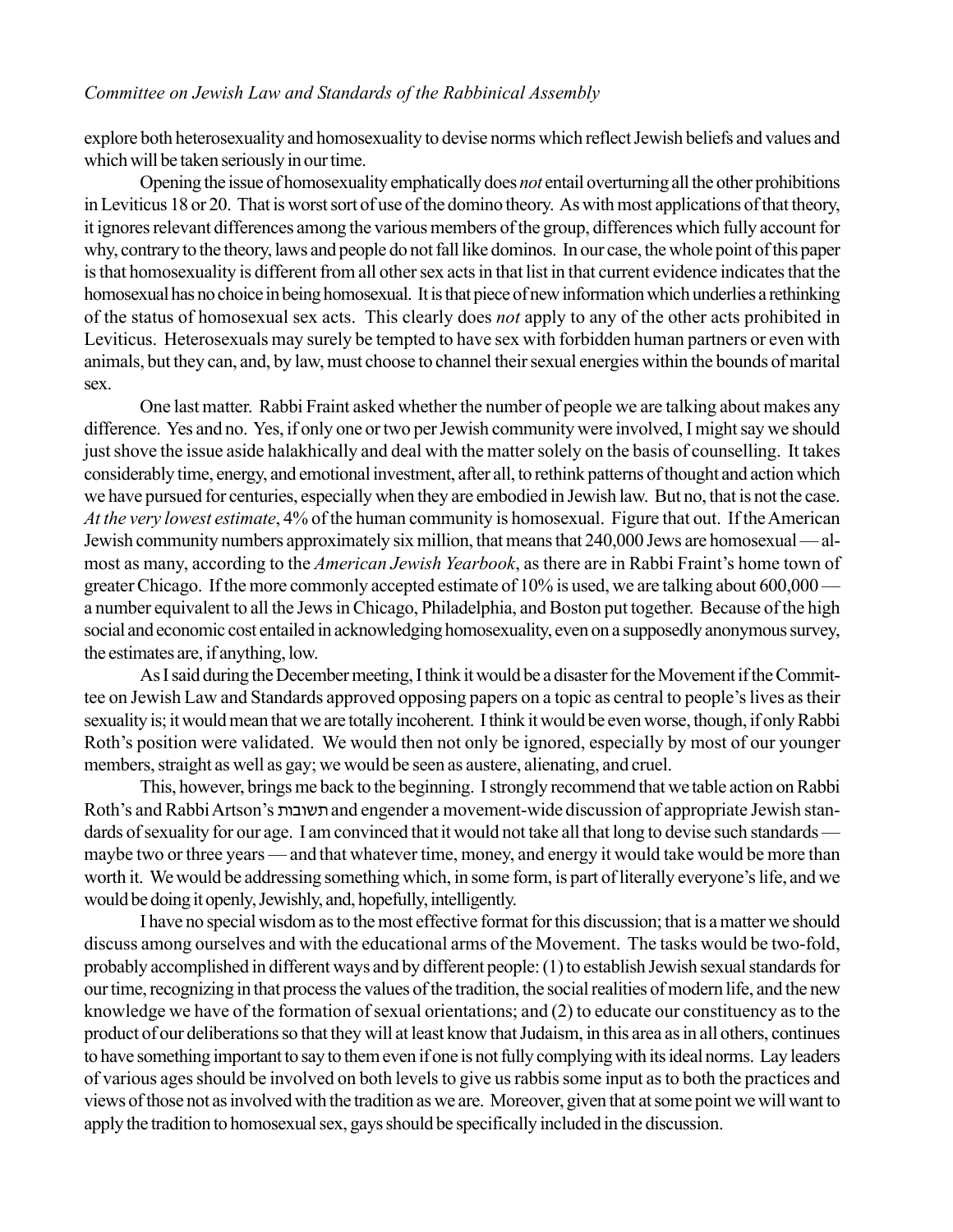If the Law Committee were to initiate such a process, we would be acting as rabbis for our community in a very powerful sense of the title "rabbi," for we would be bringing the values and laws of the Jewish tradition to bear on an important part of the real lives of our people. What we need now is creative vision and cooperative discussion, not a premature lashing out at the "other." We have a golden opportunity in our hands to generate some real intellectual and moral movement in our Movement; we should not miss it.

#### **NOTES**

I would like to thank Mr. David Bianco and Rabbi Daniel Gordis, both of whom did me the favor of providing detailed and constructive critiques of earlier drafts of this paper. I would also like to thank the members of the Committee of Jewish Law and Standards, many of whose comments at the three meetings at which this subject was discussed also led to rethinking and revision. That is how we all learn!

In the following, M. = Mishnah; T. = Tosefta; B. = Babylonian Talmud; J. = Jerusalem (Palestinian) Talmud; M.T. = Mishneh Torah; and S.A. = Shulhan Arukh.

#### 1. Aristotle, *Nicomachean Ethics*, Ch. 3; cf. Ch. 7.

2. The Rabbinical Assembly resolution (*Proceedings of the Rabbinical Assembly 1990* [New York: Rabbinical Assembly, 1991], p. 275) is as follows:

#### GAY AND LESBIAN JEWS

Whereas Judaism affirms that the Divine image reflected by every human being must always be cherished and affirmed, and

Whereas Jews have always been sensitive to the impact of official and unofficial prejudice and discrimination, wherever directed, and

Whereas gay and lesbian Jews have experienced not only the constant threats of physical violence and homophobic rejection, but also the pains of anti-Semitism known to all Jews and, additionally, a sense of painful alienation from our own religious institutions, and

Whereas the extended families of gay and lesbian Jews are often members of our congregations who live with concern for the safety, health and well-being of their children, siblings and other relatives, and

Whereas the AIDS crisis has deeply exacerbated the anxiety and suffering of this community of Jews who need in their lives the compassionate concern and support mandated by Jewish tradition,

THEREFORE BE IT RESOLVED that we, The Rabbinical Assembly, while affirming our traditions prescription for heterosexuality,

1) Support full civil equality for gays and lesbians in our national life, and

2) Deplore the violence against gays and lesbians in our society, and

3) Reiterate that, as are all Jews, gay men and lesbians are welcome as members in our congregations, and

4) Call upon our synagogues and the arms of our movement to increase our awareness, understanding and concern for our fellow Jews who are gay and lesbian.

The November, 1991 resolution of the United Synagogue of America was identical, except that it omits the "Whereas" clause on AIDS and the fourth resolution.

3. I am aware that the words describing sexual orientations have taken on political meanings for some people. Let me say at the outset, then, that I intend no such political connotations. As evidence of that, and simply for variety of style, I shall use words like "homosexual," "gay," "lesbian" "heterosexual," and "straights" in roughly equal proportions. That will hopefully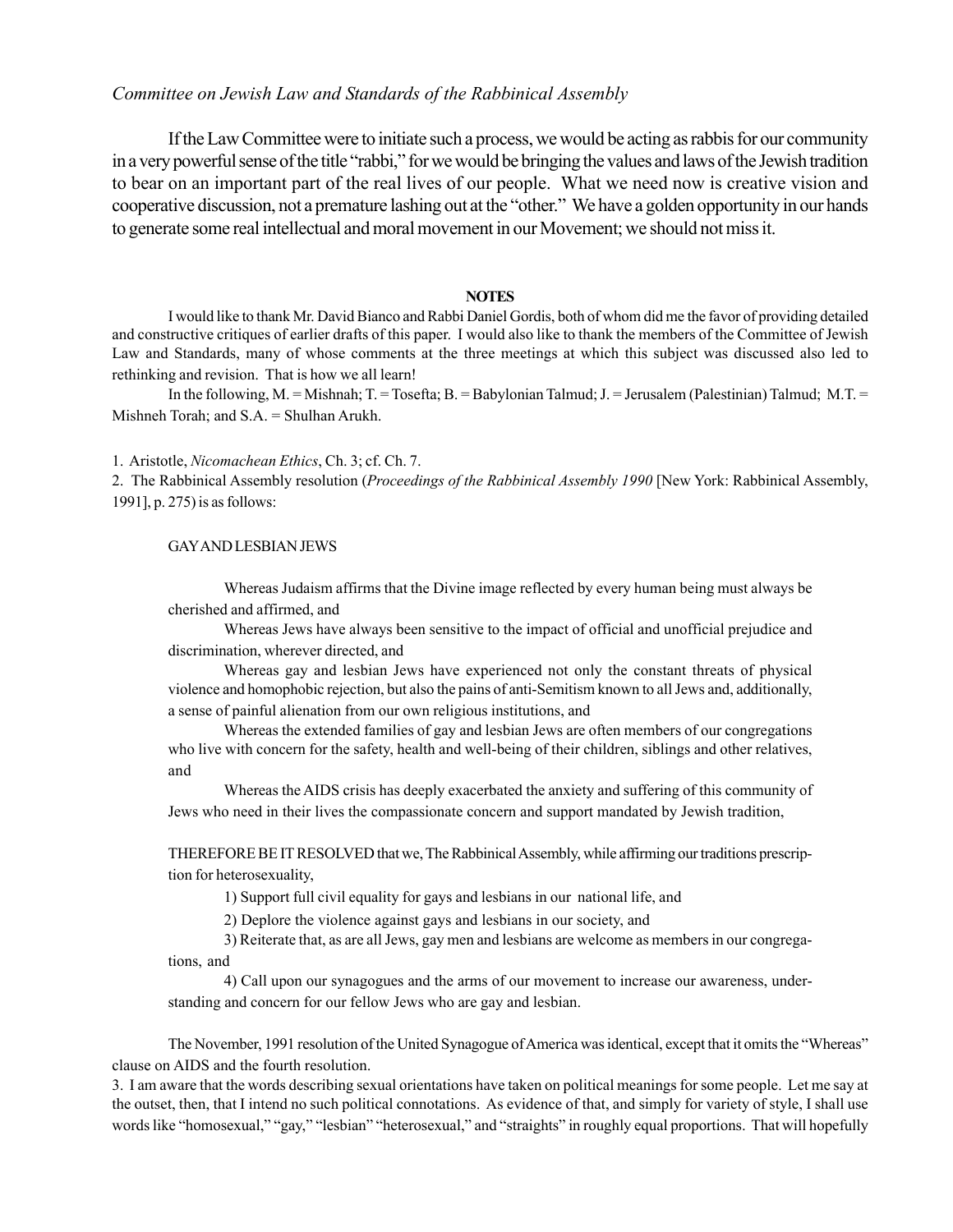enable me to discuss the issues involved without any position preconceived or indicated in the language I use.

4. Joel Roth, "Homosexuality," p. 25 of the typescript.

5. *Ibid*., p. 115.

6. Oliver Wendall Holmes, Jr., "The Path of the Law," 10 *Harvard Law Review* 457 [1897].

7. B. Bava Batra 131a. Holmesí philosophy of law was only one of the first alternatives to legal formalism; it is surely not the only one. The precise nature of the interaction between legal texts and the law as lived in the community has been vigorously debated in the twentieth century, most recently by people like Robert Cover, z''l, Ronald Dworkin, and Michael Moore. This is not the place to discuss their various approaches and to evaluate the applicability of their theories to Conservative Jewish law. Instead, what I have written in this section is only meant to demonstrate the limitations of the kind of formalism Rabbi Roth espouses, and I leave it to another time to develop some of the positive theses of recent philosophy of law.

8. Along these lines, of all the arguments I have heard over the last six months on this issue, Rabbi Morris Shapiro's is clearly the most intriguing. After our February meeting, he told me that after the Holocaust he no longer can believe in a good God. He therefore sees the commandments of God as decrees which bind us with no pretension of their being good in any of the usual senses of that word. For him, then, the Torah's prohibitions of homosexual sex acts fall under the general rubric of God's inscrutable commands. As he emphasized during our March meeting, we can challenge God's morality, but we must do so out of a sense of humility and, in any case, our challenges do not give us grounds to change the law. We simply cannot understand God but must obey His laws nonetheless.

Rabbi Shapiro has the courage of his convictions, and I sincerely and deeply admire that. My own view on the Holocaust and its implications for our faith, expressed some years ago ("God and the Holocaust," *Judaism* 26:1 [Winter, 1977], pp. 27-34), posits, as Rabbi Shapiro does, that God was indeed involved in the Holocaust. I, however, still maintain the traditional faith that, even with that unfathomable fact, God is ultimately good. It is possible that the differences between us are generational; born in 1943, I, after all, did not experience the Holocaust as an adult, as he did. Instead, I was shaped by the frankly comfortable American environment in which I grew up, and my theology undoubtedly reflects that — although I hope it is not insensitive to human suffering, as evidenced most especially in the Holocaust. In any case, I believe, along with the Jewish tradition, that God, however inscrutable at times, is ultimately good, and that fundamental belief must enter into how I and all who share that belief interpret Jewish law.

9. The American Psychiatric Association deleted homosexuality from its list of mental disorders in 1974, and similar decisions were made by the American Psychological Association in 1975 and by the National Association of Social Workers in 1977. Although political factors may have influenced those decisions in part, that stance remains the considered opinion of the mental health professions, now with even more evidence. See the *American Psychiatric Association Diagnostic and Statistical Manual of Mental Disorders*, Third Edition, Revised (DSM IIIR), 1974, 1986.

10. Sifra, "Aharei Mot," Parashah 9:8.

11. B. Hullin 92a-92b.

12. *Newsweek* just recently ran a cover-page article discussing this and other research on the matter. See "Is This Child Gav? Born or Bred: The Origins of Homosexuality," *Newsweek*, February 24, 1992, pp. 46-53. See also "What Causes People to Be Homosexual?" *Newsweek*, September 9, 1991, p. 52; and "Survey of Identical Twins Links Biological Factors With Being Gay," Los Angeles Times, December 15, 1991, p. A43.

13. B. Yoma 83a; M.T. Laws of the Sabbath of the Tenth Day (*Hilkhot Shevitat Asor*) 2:8; S.A. Orah Hayyim 618:1.

14. B. Yevamot 53b; cf. M.T. Laws of Forbidden Intercourse 1:9; Laws of Courts (*Sanhedrin*) 20:3. Rabbi Roth cites this point of law on p. 93 of the typescript of his responsum.

15. B. Sanhedrin 74a.

16. Deuteronomy 22:26-27. Cf. M.T. Laws of the Foundations of the Torah 5:4; Laws of Courts (*Sanhedrin*) 20:2.

17. R. Solomon ibn Adret (Rashba) on B. Yevamot 53b; Responsa of Rabbi Yitzhak bar Sheshet Barfat (the Rivash), #4, #11, and #387; Magid Mishnah on M.T. Laws of Forbidden Intercourse 1:9, in the name of "There are those who say." See also Tosafot to B. Yevamot 53b, s.v. *sheansuhu* and s.v. *ain*.

18. Kesef Mishnah to M.T. Laws of Courts (*Sanhedrin*) 20:3. In general on this topic, see *Encyclopedia*

*Talmudit*, "אונס", Vol. 1, pp. 346-360, esp. pp. 348-9 (n.b. notes 20-24) and p. 358 (n.b. note 148) (Hebrew).

19. B. Bava Kamma 28b, et. al. See also Sifra on Lev. 20:3; Sifra, "Tzav," end of chapter 14; M.T. Laws of the Foundations of the Torah 5:4; Tosafot on B. Yevamot 54a.